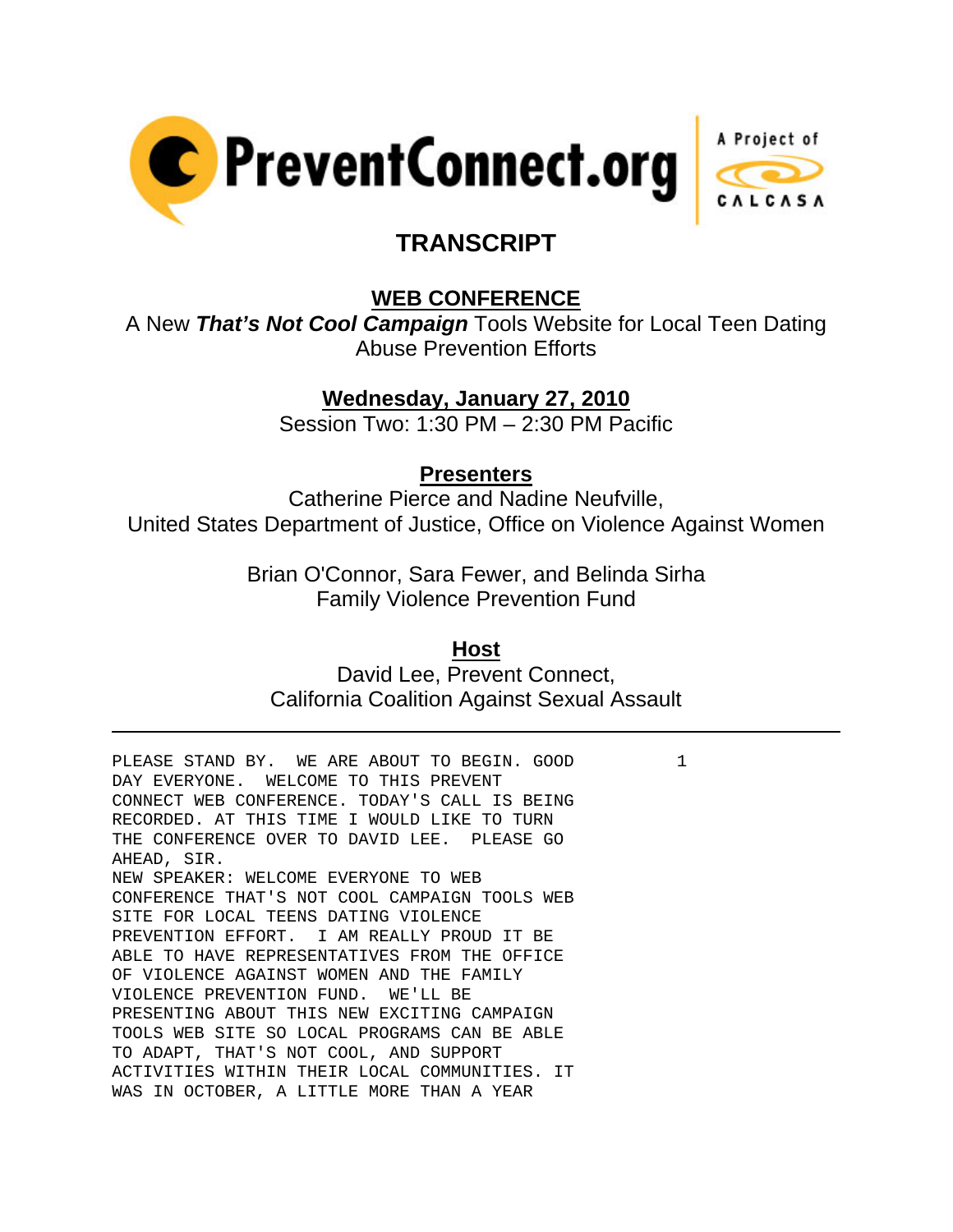AGO, THAT OVW AND FAMILY VIOLENCE PREVENTION DID THIS. I AM PLEASE TO SEE PEOPLE THROUGHOUT THE COUNTRY. A GOOD MINNESOTA CONTINGENT AN MON MONTANA AND VIRGINIA AN MANY OTHER STATES MUCH I ALSO SAW AT LEAST ONE FROM CANADA. I HAD PEOPLE FROM NEW ZEALAND JOIN. I'M NOT SURE THAT THEY WILL MAKE IT BECAUSE IT IS TOMORROW THERE. THANK YOU FOR JOINING US TODAY'S SESSION. WHAT I WANT TO DO IS BRIEFLY GIVE YOU A LITTLE ORIENTATION BEFORE WE BEGIN TODAY'S SESSION. PREVENT CONNECT IS WEB SITE IS PREVENT CONNECT.ORG. WE ARE AN ON-LINE COMMUNITY OF PEOPLE DEDICATED TO ADDRESSING PREVENTION OF PARTNER VIOLENCE AND SEXUAL VIOLENCE. WE ENCOURAGE YOU TO BE ABLE TO JOIN AND USE MANY OF OUR ACTIVITIES. WE HAVE WEB CONFERENCES SUCH AS THIS. WE WILL BE HAVING A NEW WEB CONFERENCE SERIES STARTING SOON TALKING ABOUT CHANGING SOCIAL NORMS SO YOU WILL BE RECEIVING NOTICE ABOUT OUR WEB CONFERENCES. DO SIGN UP QUICKLY BECAUSE THEY DO FILL UP. WE ALSO HAVE READING CLUBS WHERE WE TAKE RECENT PUBLICATIONS AN RESEARCH, SMALL GROUPS OF DISCUSSING THE RESEARCH AND TALK ABOUT THE APPLICATIONS OF THEIR PREVENTION WORK. WE HAVE A WIKI, WHICH IS A USER GENERATED WEB SITE. WE OFFER MANY PODCASTS AND ALSO LEARNING UNITS AROUND THE ISSUES OF THE PREVENTION OF VIOLENCE AGAINST WOMEN. YOU CAN FOLLOW US ON TWITTER AT PREVENT CONNECT WHERE WE ARE SHARING IN 140 CHARACTERS OR LESS, OUR INSIGHTS AN PERSPECTIVES AROUND 2 PREVENTION AN SHARING A LOT OF RESOURCES. WE ALSO HAVE A BLOG OF CALCASA.ORG WHERE YOU CAN BE ABLE TO SEE US TALK ABOUT SOME OF THE ISSUES AND INTRODUCE A LOT OF GREAT CONCEPTS. YOU ALSO HOPE THAT YOU WILL BECOME OUR FRIEND ON FACEBOOK. THAT WILL BE A THEME TODAY OF THE TOOLS OF FACEBOOK BRINGS SO AT PREVENT KECK ALSO ON TEASE BOOK. WE DO HAVE A LISTSERV WHERE YOU OFTEN CALL LISTSERV AND EMAIL GROUP OF OVER 1100 PEOPLE THAT HAVE INDEPTH CONVERSATION ABOUT HOW TO DO PREVENTION WORK. AND WE RECEIVE NEWSLETTERS ONCE OR TWICE A MONTH. MYSELF AND MY COLLEAGUE CHAD SNIFFEN AND I WILL SHOW YOU A PICTURE OF WHAT CHAD LOOKS LIKE, OR THE MAIN STAFF SO WE HAVE MANY OTHERS WHO WORK WITH US. I AM PLEASED TO BE ABLE TO HAVE ALL OF YOU HERE AND YOU CAN REACH US AT EMAIL ADDRESSES THAT ARE HERE APPEARING ON THE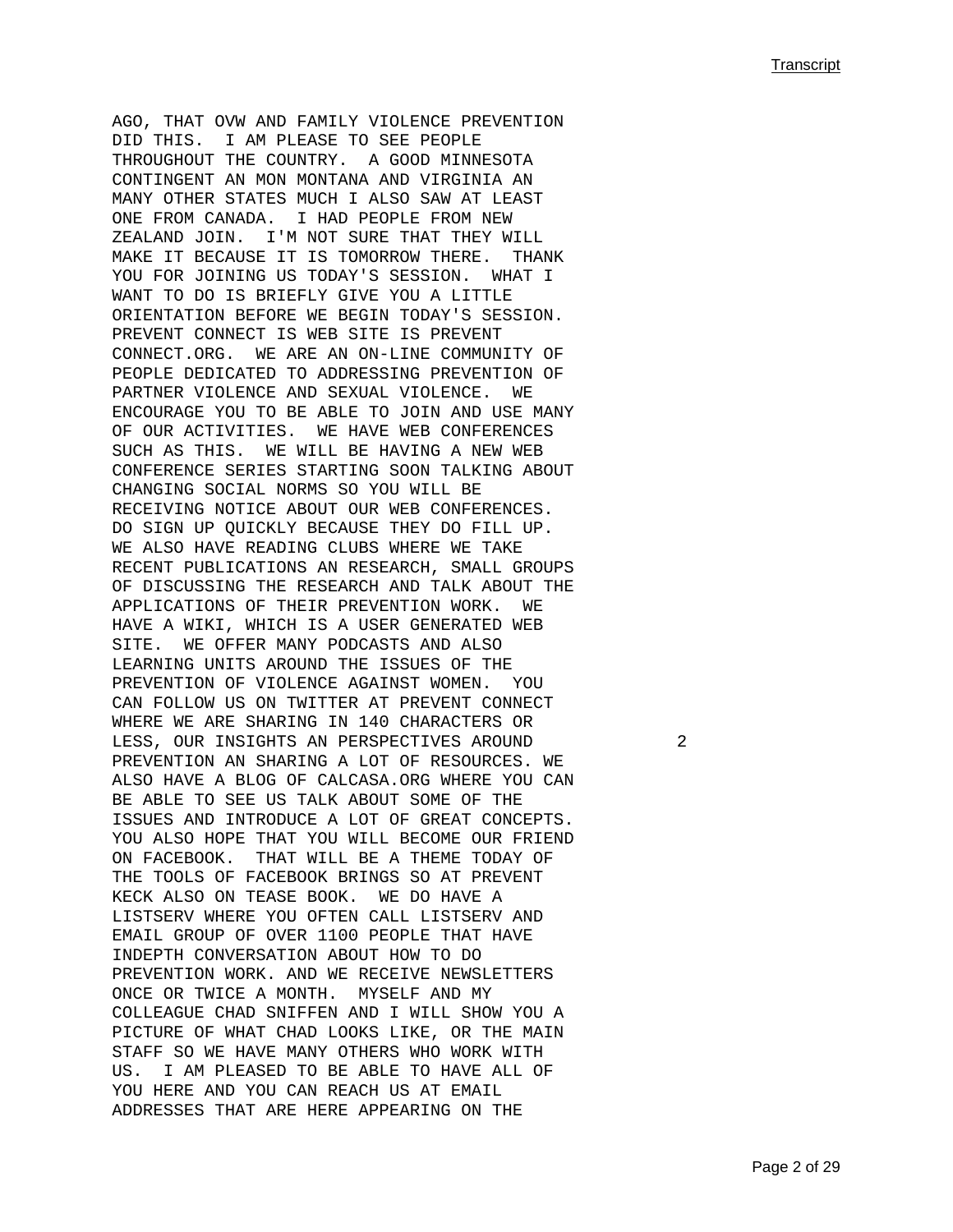SLIDE OR CALL US AT 888-922-5227. I WANT TO TALK BRIEFLY ABOUT HOW TO USE THIS TECHNOLOGY. THERE ARE MANY THINGS WE CAN DO. THE FIRST THING I WANT TO DO IS TALK ABOUT RAISING YOUR HAND. IT YOU LOOK ABOVE MY PICTURE, A LITTLE BIT TO THE RIGHT OF MY PICTURE, YOU WILL SEE IN A BAR ABOVE THAT, YOU WILL SEE A HAND WITH ARROW NEXT TO IT. I AM GOING TO DRAW A PICTURE WITH THE HAND TO IT. IF YOU GO AHEAD AND RAISE YOUR HAND, GO AHEAD AND WE'LL DO THAT. TEST HOW YOU ARE USING IT. I SEE THAT I HAVE ABOUT 50, ALMOST 60 OF YOU. THERE IS STILL MORE THAN HALF. YOU HAVE NOT RAISED YOUR HAPPENS. FINE THAT BUTTON TO RAISE YOUR HANDS. AND THAT IS A GREAT WAY. WE USED TO RAISE HANDS WHEN YOU HAVE QUESTIONS LATER ON IN THE SESSION. YOU CAN BE ABLE TO RAISE YOUR QUESTIONS AT QUESTION AND ANSWER TIME. CAN YOU RAISE YOUR HAND THE WAY THAT WE CAN GET MORE INPUT FROM YOU ALL. I WILL LOWER YOUR HANDS RIGHT NOW. AND THANK YOU VERY MUCH FOR BEING, WE WILL DO THAT. ALSO WE HAVE QUESTIONS AN ANSWERS WHERE WE CAN LEARN A LITTLE BIT ABOUT WHO IS IN THE AUDIENCE. SO WHAT I AM GOING TO DO NOW, OPEN UP, QUESTIONS AND ASK YOU A FEW QUESTIONS ABOUT THIS, SO WE CAN LEARN ABOUT WHO YOU ARE ALL. FIRST QUESTION I WILL ASK YOU, HAVE YOU ATTENDED A WEB CONFERENCE BEFORE TODAY. YOU JUST CLICK ON THE SCREEN WHERE YOU SEE IT, NOT IN THE TEXT CHAT BUT ON 3 THE SCREEN. SO, IF YOU HAVE NEVER, THIS IS FIRST WEB CONFERENCE, CLICK A OR THE FIRST ONE. IF IT IS YOUR FIRST, ON TO ONE BEFORE. THIS IS YOUR FIRST PREVENT CONNECT CONFERENCE, CLICK THE SECOND ONE. ATTENDED ONE PREVIOUS CONNECT PREVENT WEB CONFERENCE, CLICK THE THIRD ONE. AND IF YOU ARE A REGULAR, AND HAVE GONE TO MANY PREVENT CONNECT WEB CONFERENCES, CLICK THE LAST SESSION SO I SEE THAT I HAVE ABOUT 40, ABOUT 20 PERCENT OF YOU HAVE NOT VOTED YET. I WILL SHARE THE RESULTS THOUGH. AND YOU CAN SEE THAT 17 PERCENT OF YOU IS THE FIRST TIME YOU ARE IN A WEB CONFERENCE. IT IS GREAT TO BE ABLE TO SEE YOU ALL HERE. AND ANOTHER ALMOST ONE THIRD OF YOU, THIS IS THE FIRST TIME THAT YOU ARE ON YOUR PREVENT KECK WEB CONFERENCE, AND SO, FOR THE HALF OF YOU, WHO HAVE NEVER BEEN ON PREVENT KECK, I HOPE YOU ENJOY THIS AND HAVE A DYNAMIC WAY OF SHARING INFORMATION WITH EACH OTHER. 16 PERCENT OF YOU HAVE BEEN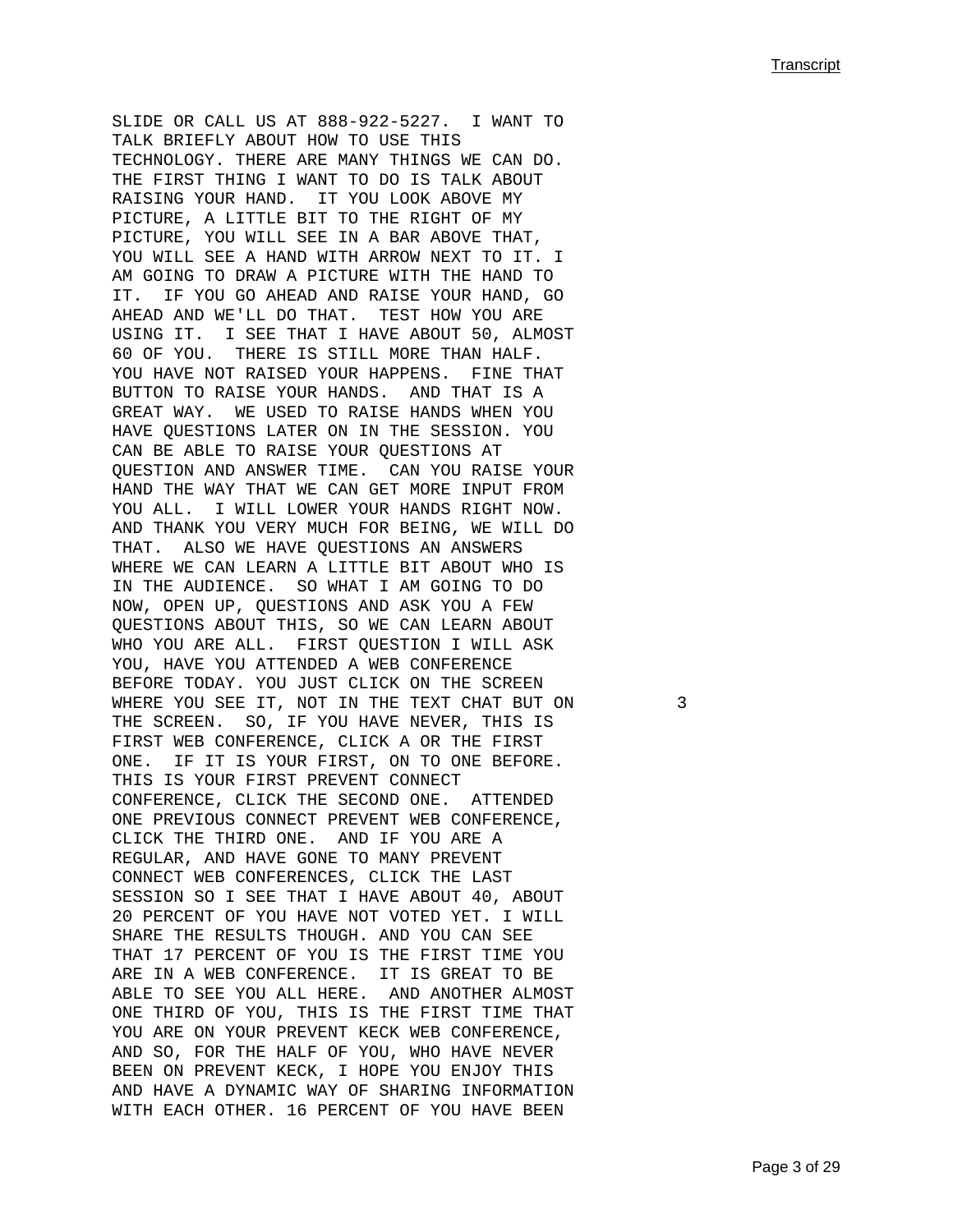ON ONE PREVIOUS AND 23 PERCENT OF YOU ARE REGULARS AND COME TO MANY PREVENT CONNECT WEB CONFERENCES AND I INVITE ALL OF YOU TO JOIN US. AN OPPORTUNITY FOR PEOPLE TO SHARE IDEAS WITH EACH OTHER. I'M GOING TO ASK ANOTHER QUESTION TO LEARN WHO IS IN THE AUDIENCE AND CAN YOU LEASE, AS IT APPEARS ON THE SCREEN, CLICK WHAT SECTOR BEST DESCRIBES YOU OR YOUR ORGANIZATION. ARE YOU PART OF IT, CLICK ON THE LITTLE BUBBLE, THE DOT THAT YOU SEE. ARE YOU WITH THE DOMESTIC VIOLENCE AGENCY OR COALITION? OR SEXUAL ASSAULT AGENCY OR COALITION? OR A DUAL DOMESTIC VIOLENCE OR SEXUAL ASSAULT AGENCY OR COALITION? IF YOU ARE WITH EDUCATION, K-12, OR HIGHER EDUCATION, YOU ARE AT HEALTH OR PUBLIC HEALTH, YOUTH SERVICE OR AFTERSCHOOL PROGRAMS, SOCIAL SERVICE, FAITH COMMUNITIES OR CRIMINAL JUSTICE OR MY FAVORITE CATEGORY OF ALL, OTHER. I SEE THAT NOT ALL OF YOU HAVE VOTED BUT A GOOD PERCENTAGE OF YOU, IT LOOK LIKE I HAVE ABOUT A THIRD OF YOU NOT VOTED YET. GO AHEAD AND CLICK. WHICH ONE BEST DESCRIBES YOU OR YOUR ORGANIZATION. I WILL SHARE THE RESULTS FOR YOU RIGHT NOW. YOU CAN SEE. AN THAT SHOULD BE APPEARING, NOT APPEARING QUITE YET. IT IS A LITTLE SLOW. SLOW CONNECTIONS. THERE. WE HAVE 19 PERCENT OF YOU ARE DOMESTIC VIOLENCE AGENCY AND 19 4 PERCENT SEXUAL ASSAULT. 38 PERCENT ARE TOOL DOMESTIC VIOLENCE AND SEXUAL ASSAULT. ONLY 1 PERCENT FROM K-12 EDUCATION. WE DO SEE 11 PERCENT OF YOU FROM HEALTH AND PUBLIC HEALTH AND THAT WE HAVE, I SEE A FEW OTHERS. IF YOU WROTE OTHER, CAN YOU PLEASE WRITE IN THE TEXT CHAT WHAT THE OTHER ONE DID. SOMEONE, GREAT. LET'S SEE WHAT PEOPLE HAVE WRITTEN IN. SEE, I HAVE SEVERAL RESPONSES. LEGAL SERVICES, BASED WHICH WE HAVE PRIVATE SECTOR, OH, GREAT THAT IS REALLY IMPORTANT. I SHOULD HAVE LISTED. SO THANK YOU MUCH. THAT GIVES US A LITTLE SENSE OF WHO IS IN THE AUDIENCE. THANK YOU. NOW, TAKE THAT DOWN AND CLOSE THAT TAB. YOU ARE BACK TO THE SCREEN. WE DO HAVE THE TEXT CHAT THAT EACH OF YOU ARE USING NOW. AS YOU CAN SEE, WE HAVE 154 PEOPLE. WE WILL PROBABLY GET TO CLOSER TO 200. SOON. IF YOU WANT TO MAKE THAT BIGGER, WHAT YOU DO IS UNDOCK. LIKE CLICKING ON THE UPPER RIGHT HAND CORNER, I NOW CIRCLING THAT. I PUT A CHECK THERE. YOU CLICK THAT BOX AND OPENS UP THE CHAT BOX. AND MAKES A LITTLE EASIER TO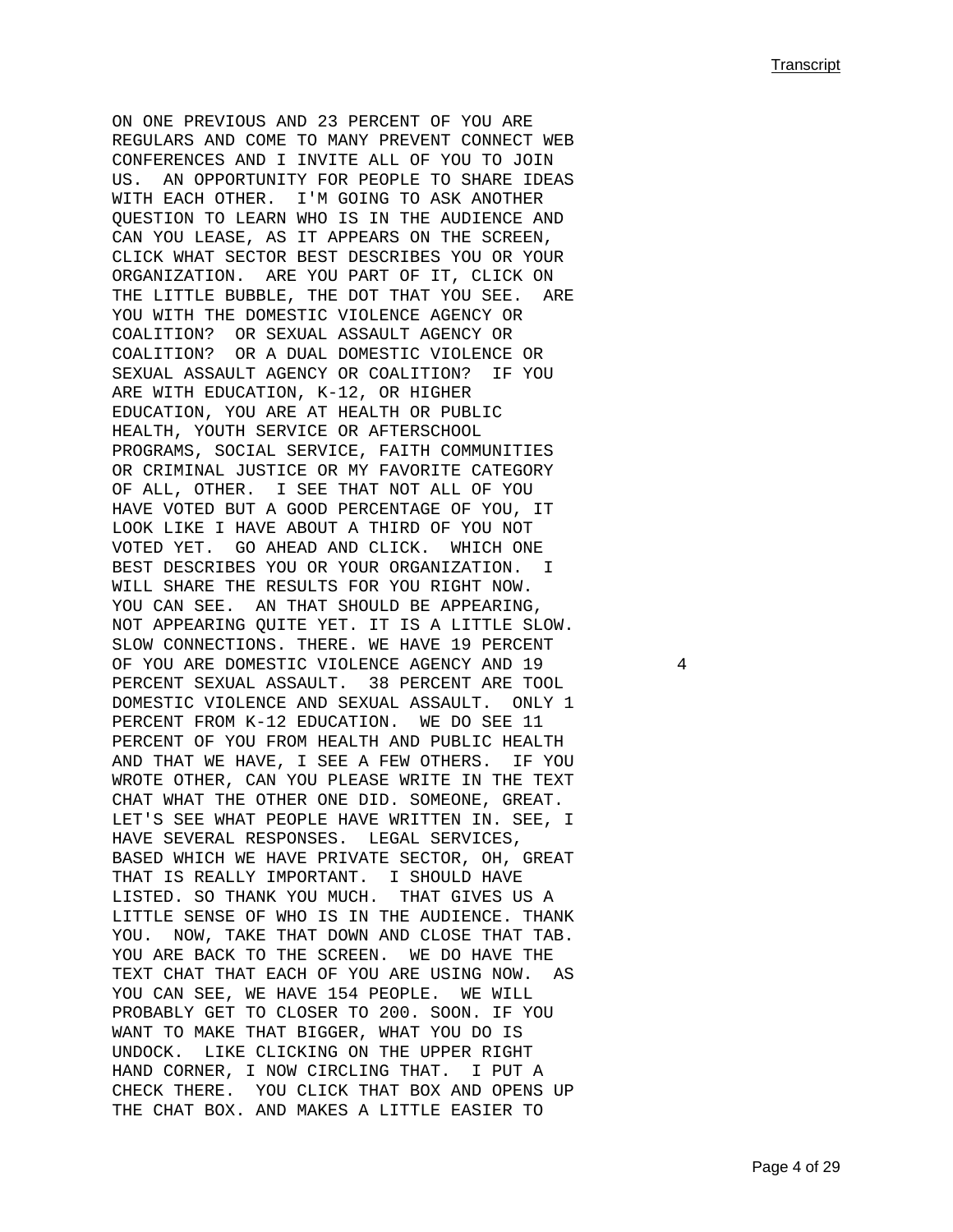READ. YOU ALSO CAN SEND PRIVATE CHATS LIKE CLICKING ON THE NAPES ON THE LEFT OR THE PRIVATE. IF YOU SEE LITTLE RED FLASHING LIGHTS, THAT MEANS OUR MESSAGE IS WAITING FOR YOU, PROBABLY A PRIVATE MESSAGE. WE DO HAVE POWER POINT SLIDES THAT WILL BE SHOWING IN THE PRESENTATION. THOSE WILL BE ALSO AVAILABLE ON THE PREVENT KECK WEB SITE. AT WWW.PREVENTCONNECT.ORG. AND I'M SENDING THAT AS I SPEAK TO THE TEXT CHAT. IF YOU WANT TO SEND US A PRIVATE TEXT CHAT FOR HELP, YOU CAN DO THAT. I SEE SOMEONE DID THAT. YOU CAN CALL ISLAND TECHNICAL SUPPORT AT 800-799-4510. OR CALL MY COLLEAGUE CHAD AT CALCASA, 888-922-5227, EXTENSION 315. AT PREVENT CONNECT, WE ARE TALKING ABOUT DOMESTIC VIOLENCE AND INTIMATE PARTNER VIOLENCE WHICH WE INCLUDE TEEN DATING VIOLENCE IN. WE ALSO ARE TALKING ABOUT SEXUAL VIOLENCE. YES, YOU ARE ALL MUTED. DO NOT WORRY. YOU CAN SPEAK AS MUCH AS YOU WANT. WON'T HEAR YOU NOW. WE WILL BE TALKING ABOUT VIOLENCE ACROSS THE LIFESPAN. WE DO INCLUDE ALL AGES. WE ALSO WANT TO REALLY FOCUS ON HOW TO PREVENT BEFORE VIOLENCE STARTS IN THE FIRST PLACE. WE HAVE A FOCUS ON PRIMARY PREVENTION AND WE ALSO  $5$ TALK ABOUT THE CONNECTIONS BETWEEN OTHERS, OTHER FORMS OF VIOLENCE. OTHER OPPRESSION. AND, SO, I AM GOING TO HAVE TO WRITE IN, PEOPLE THAT CALL IN. THEY DO NOT CALL IN FOR AUDIO. SO, ALSO PREVENT CONNECT IS A PROJECT, NATIONAL PROJECT, CALIFORNIA COALITION AGAINST SEXUAL ASSAULT AND SPONSORED BY THE U.S. CENTERS FOR DISEASE CONTROL PREVENTION. USE AN INFORMATION PROVIDED IN THE WEB CONFERENCE DOES NOT NECESSARILY REPRESENT THE OFFICIAL VIEWS OF THE UNITED STATES GOVERNMENT. CDC OR CALCASA. TODAY'S TOPIC IS, THAT IS NOT COOL CAMPAIGN, TOOLS WEB SITE FOR LOCAL TEEN DATING VIOLENCE PREVENTION EFFORTS. AS I SAID BEFORE, WE HAVE AUTHOR OF VIOLENCE AND AGAINST WOMEN PREVENTION FUND. I WILL INTRODUCE THEM SHORTLY. SO OUR AGENDA TODAY, WE'LL FIRST TALK ABOUT THE INSIGHTS OF WHAT HAPPENED IN THE NOT SO COOL CAMPAIGN. WE WILL REVIEW WITH THE DIFFERENT ELMS OF, IT'S NOT COOL CAMPAIGN. FINALLY AND PERHAPS MOST IMPORTANTLY WE WILL BE SHARING THE, THAT'S NOT COOL CAMPAIGN NEW CAMPAIGN TOOLS WEB SITE WHERE YOU CAN NOW ADAPT THE MATERIALS FOR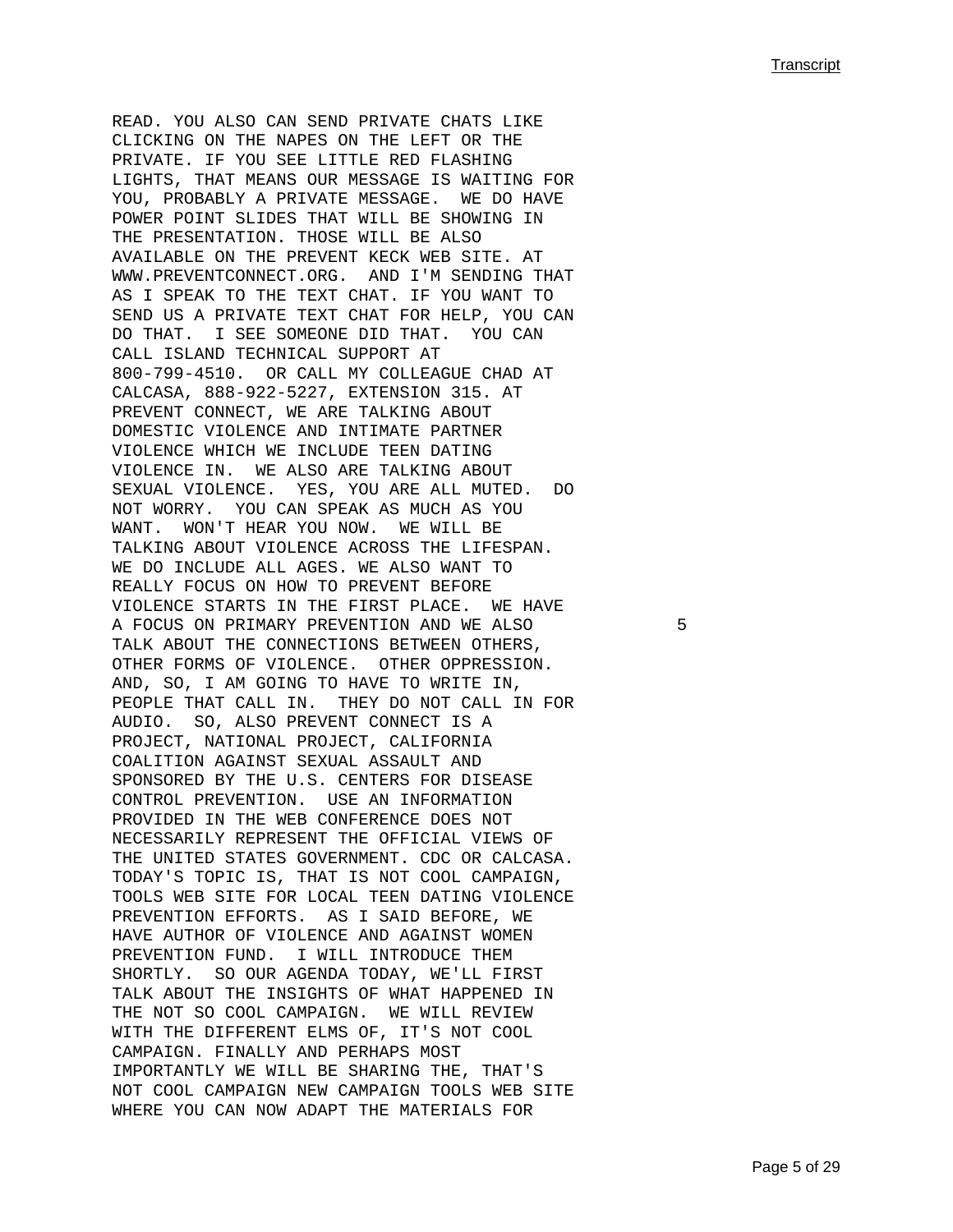YOUR LOCAL COMMUNITY SO YOU CAN USE THE WORK THAT IS GOING ON NATIONAL EFFORT. SO, OUR OBJECTIVES FOR TODAY, IT IS TO UNDERSTAND DIGITAL DATING ABUSE AND STRATEGIES TO ENGAGE TEENS. IN TEEN DATING VIOLENCE ABUSE PREVENTION. LEARN THE TOOLS OF THE THAT'S NOT COOL CAMPAIGN TO RAISE AWARENESS AND INTEGRATE THAT'S NOT COOL CAMPAIGN INTO TEEN DATING VIOLENCE PREVENTION AND AWARENESS CLUB ACTIVITIES AND OTHER PREVENTION EFFORTS. SO WITH THAT, I AM REALLY PLEASED TO NOW INTRODUCE ANNE HAMILTON WHO IS PROGRAM SPECIALIST AT OFFICE OF VIOLENCE AGAINST WOMEN. GOOD AFTERNOON, ANNE. NEW SPEAKER: GOOD AFTERNOON. GOOD AFTERNOON, EVERYONE. THANK YOU SO MUCH FOR TAKING TIME-OUT OF YOUR SCHEDULE. I KNOW, ESPECIALLY THE EAST COASTERS, IT IS LATER IN THE DAY. WE APPRECIATE IT. AS DAVID MENTIONED, MY NAME IS ANNE HAMILTON AND I HAVE BEEN ONE OF THE PRINCIPAL O-VW STAFF MEMBERS ON THE, THAT'S NOT COOL.COM INITIATIVE. I'M NOT SURE HOW MANY PEOPLE ON THE CALL ARE AWARE OF THE OFFICE MUCH PART OF THE DEPARTMENT OF JUSTICE AND OVERALL MISSION 6 IS TO PROVIDE FEDERAL LEADERSHIP TO REDUCE VIOLENCE AGAINST WOMEN AND STRENGTH AND SERVICES TO ALL VICTIMS OF DOMESTIC VIOLENCE, SEXUAL ASSAULT, DATING VIOLENCE AND STALKING. NOW, RECENTLY, OVW HAS BEEN ALLOWED TO COMBAT DATING VIOLENCE, TEEN DATING VIOLENCE. IN 2005, THE REAUTHORIZATION ACT ADDED DATING VIOLENCE TO ALL OF THE O-VW GRANT PROGRAMS AN CREATED NEW YOUTH SEASONER PROGRAMS. NEW PROGRAMS INCLUDE, THE SERVICES TO ADVOCATE FOR RESPONSE YOUTH PROGRAM WHICH WOULD FUND PROJECTS TO DO DIRECT SERVICES AN OUTREACH. THE ENGAGING MEN IN YOUTH PROGRAM WHICH WOULD FUND PROJECTS THAT COULD DO PREVENTION AND EDUCATION ON TEEN DATING VIOLENCE AND THE TEEN EDUCATION AND PROTECTION PROGRAM. THE FIRST TWO I MENTIONED, THE SERVICES TO ADVOCATE FOR RESPONSE TO USE AND ENGAGING MACHINE IN YOUTH PROGRAM WILL HAVE SOLICITATIONS RELEASED THIS YEAR IN FY2010. I ENCOURAGE EVERYONE TO CHECK OUR WEB SITE. THE THIRD PROGRAM WE WILL JUST BE UPDATING ANY INFORMATION ABOUT THAT ALSO ON THE WEB SITE. IF YOU HAVE ANY QUESTIONS ABOUT THAT, FEEL FREE TO CALL MY, TO CALL ME OR CHECK OUR WEB SITE. ALSO, WE HAVE FOUR PARTNERSHIPS WITH ORGANIZES THAT HAVE WORKED PRIMARILY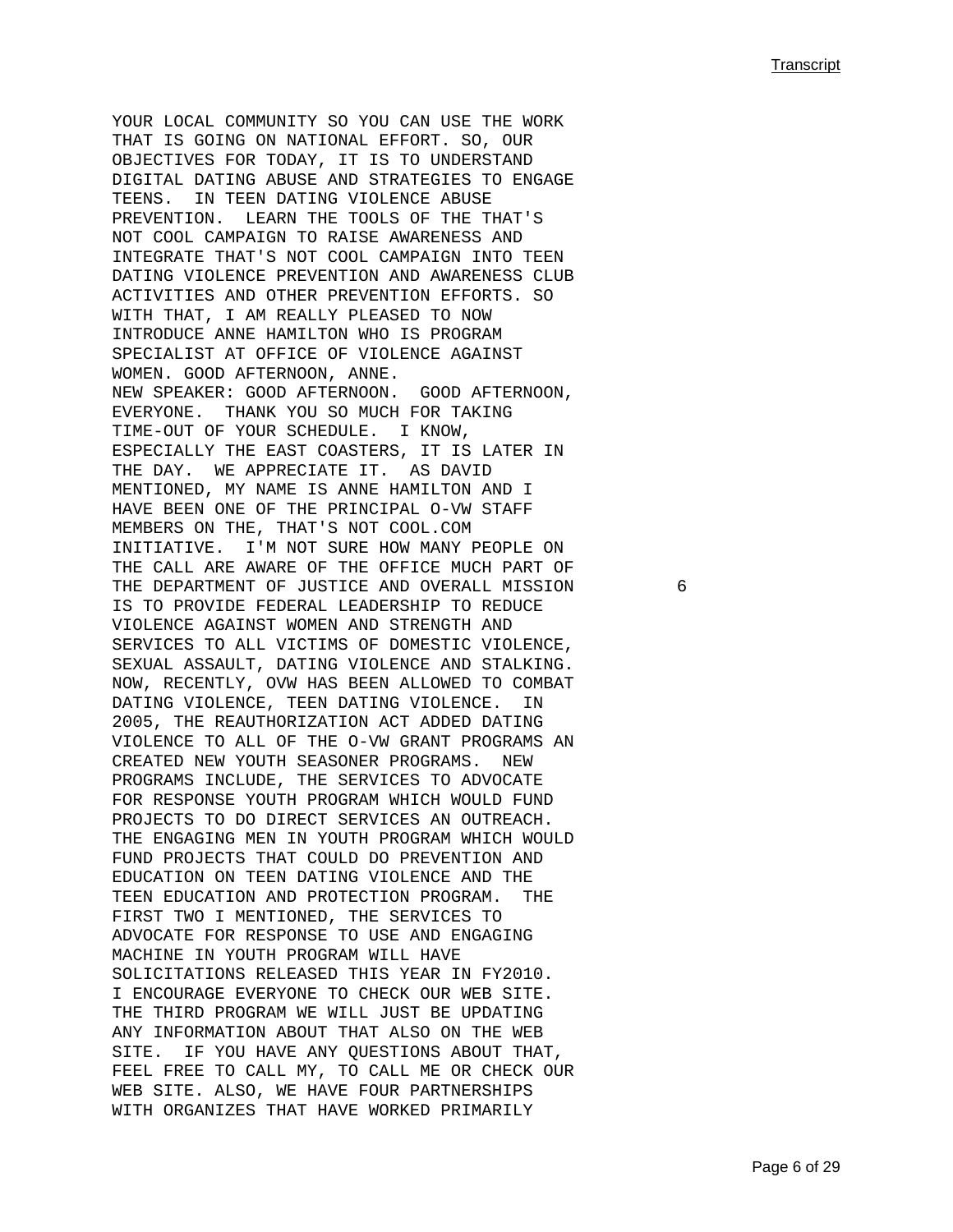WITH YOUTH SUCH AS BREAK THE CYCLE, WHICH IS A NON-PROFIT ORGANIZATION THAT ENGAGES IN EDUCATES AND EMPOWERS YOUTH TO BUILD THIS. MEMBERSHIP WITH TEXAS COUNCIL, CREATED THE LOVE IS RESPECT CAMPAIGN AND TEEN DATING ABUSE HOT LINE WHICH SOME OF YOU ON THE CALL MIGHT BE FAMILIAR WITH. BOTH OF THESE ARE PARTNERS AND THEY ARE LINKED THROUGH THE THAT'S NOT COOL WEB SITE IF YOU WANT TO LEARN MORE ABOUT THEM. OBVIOUSLY WE HAVE CREATED A PARTNERSHIP WITH THE FAMILY VIOLENCE PREVENTION FUND THAT HAS SPEAR HEADED THIS INITIATIVE WITH US. WE ALSO, THROUGH THESE PARTNERSHIPS AN A LOT OF RESEARCH, WE REALIZED THAT WE NEEDED TO ENGAGE YOUTH EARLY WHILE THEY ARE DEVELOPING THEIR DATING RELATIONSHIPS. WHICH IS WHY THIS EDUCATION AND PREVENTION IS VERY IMPORTANT. WE LEARNED THAT TEENS ARE ESPECIALLY VULNERABLE, NATIONALLY, APPROXIMATELY 1 IN TEEN GIRLS IS THE VICTIM OF PHYSICAL, EMOTIONAL ABUSE FROM A DATING ART NEVER. 1 IN TEENS REPORTS KNOWING A FRIEND OR A PEER WHO HAS BEEN 7 KICKED, PUNCHED, SLAPPED, PHYSICALLY HURT BY A PARTNER. I BELIEVE -- NEW SPEAKER: YES. NEW SPEAKER: WHY DON'T I TALK A ABOUT A LITTLE BIT ABOUT A QUESTION WE WOULD LIKE TO ASK THE AUDIENCE. IF YOU TALK ABOUT, WHAT ARE SOME OF THE UNIQUE ISSUES AT FAITH IN RELATIONSHIPS. LET'S THINK ABOUT HOW DO OUR TEEN, SOME OF THE RISKS OF TEEN DATING VIOLENCE. WHAT ARE THE ISSUES THAT THEY DATE? I KNOW IN OUR AUDIENCE, I CAN SEE A LOT -- I KNOW THAT THERE IS A LOT OF PEOPLE WHO ARE WORKING WITH TEENS ALREADY AND ADDRESSING THE ISSUES. SO WHAT I SEE IS PEER PRESSURE TAKEN SERIOUSLY AND THEN A LOT OF TECHNOLOGY IS ISSUED. CYBER POLLING, TECHNOLOGY AND SEXT-ING. LACK OF RESOURCE. WHO TO TALK FOR ADULTS AN PEER PRESSURE, PRESSURES ABOUT SEX, ALCOHOL AND DRUGS. SOCIAL PRESSURE, NOT KNOWING NORMAL RELATIONSHIPS. NEW SPEAKER: YEAH. NEW SPEAKER: A LOT OF VIOLENT ROLE MODELS. I THINK A LOT ABOUT ROLE MODELS, THEY DON'T HAVE MUCH EXPERIENCE. NEW SPEAKER: I JUST SAW SOMETHING ABOUT SOCIAL NETWORKING SITES. NEW SPEAKER: YEAH, I THINK THAT IS ANOTHER ONE THAT TECHNOLOGY THEME AND THEN, THERE IS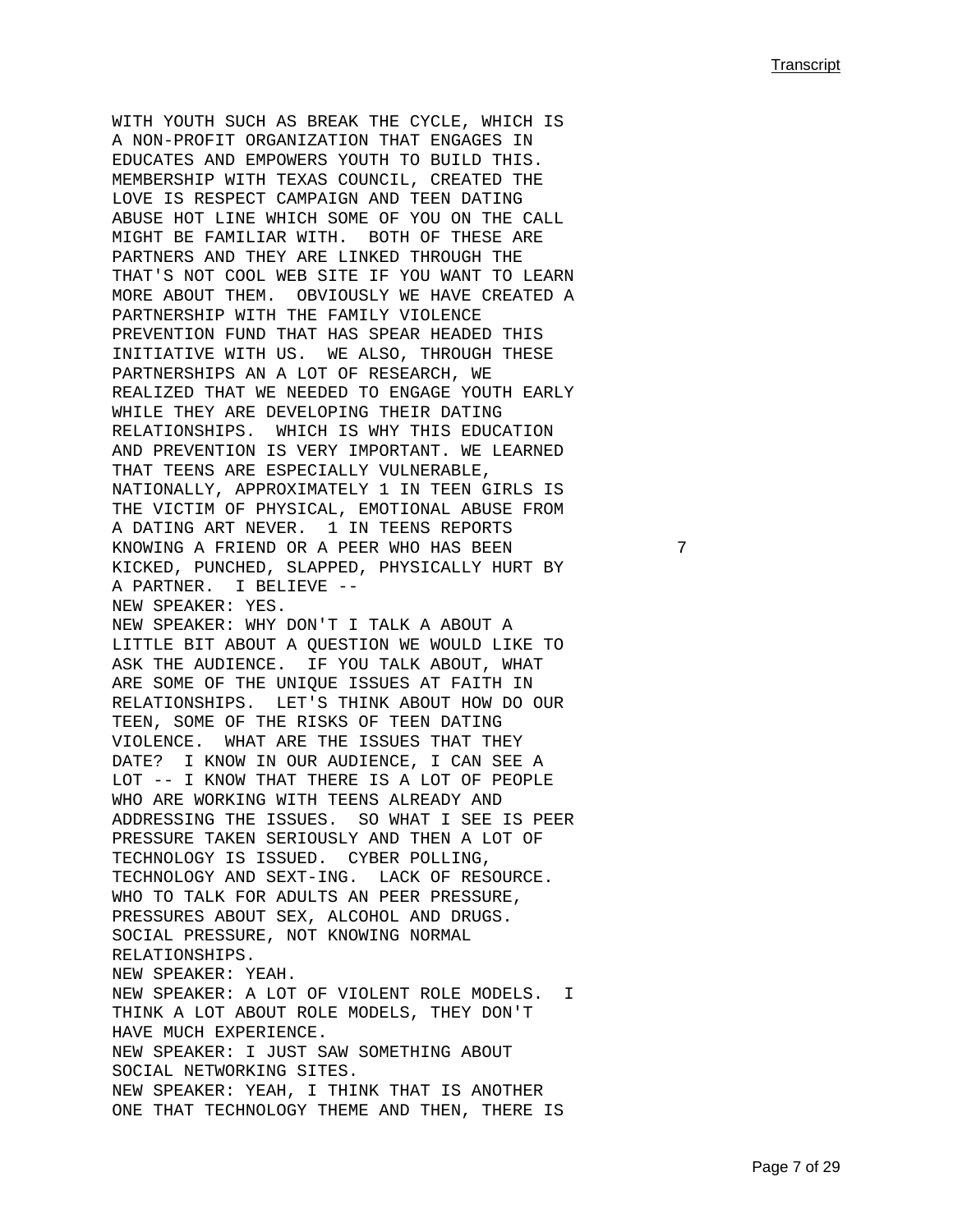ALSO WHAT IT MEANS TO BE GROWING UP AS ADULTS. TO BE, HOW THEY WANT TO BE THERE, TECHNOLOGICALLY STALKED. LACK OF POSITIVE ROLE MODELS, ONCE AGAIN. NEW SPEAKER: EVEN RURAL LOCATIONS, WHEN YOU THINK ABOUT TECHNOLOGY. NEW SPEAKER: I THOUGHT OF THAT. NEW SPEAKER: RURAL. I SEEN A FEW IN THERE. RURAL, ISOLATION, BOTH PARENTS WORKING. SEEING SEXUAL VIOLENCE IN THE HOME AND SEEING IT AS NORMAL. A LOT OF RURAL ISSUES. IT IS WHAT DARLENE POINTS OUT. A LACK OF POWER THAT WILLOW, REALLY IMPORTANT PART. ALYSA RAISES A GOOD PART ABOUT THE CRYSTALLIZATION OF GENDER ROLES, THE CHALLENGE THAT HAS COME UP WITH. AND LEE TALKS ABOUT ISOLATION OF PEERS. AND, SO, GREAT. THIS IS A GREAT DISCUSSION. LACK OF COMMUNICATION. SUSAN. SO I THINK THAT YOU ARE RAISING A LOT OF GREAT ISSUES HERE. SO I THINK THAT REALLY SPEAKS TO WHY IS IT IMPORTANT TO BE ABLE TO THINK ABOUT 8 HOW TO ADDRESS SPECIFICALLY THE ISSUES FOR TEENS AND ONE OF THOSE TEENS HAVE BEEN TECHNOLOGY THAT COMES UP IN HERE. NEW SPEAKER: HOPEFULLY THE REST OF THE PRESENTATION WILL GUIDE YOU ON HOW TO BRING SOME OF THESE ISSUES IN THE FOREFRONT OF YOUR COMMUNITY. AND SOME TOLLS. NEW SPEAKER: GREAT. LET'S TALK ABOUT WHY YOU ARE DOING THIS WORK RIGHT NOW. NEW SPEAKER: WELL, RIGHT NOW, BEFORE I HAND OVER THE REST OF THE WE'RE NOTATION TO THE FUND, I WANTED TO POINT OUT, IT IS THE 15th ANNIVERSARY OF THE PASSING OF THE VIOLENCE AGAINST WOMEN ACT AND DATING VIOLENCE WILL PLAY A SIGNIFICANT ROLE IN THE FUTURE OF OUR OFFICE. AND AS THEY CONTINUE TO EXPAND OUR WORK WITH TEENS. AND, ALSO, RIGHT NOW, IT IS GREAT TO HAVE THIS WEBINAR BECAUSE FEBRUARY IS NATIONAL TEEN DATING VIOLENCE AWARENESS AN PREVENTION WEEK WHICH WE RECENTLY FOUND OUT HAS NOW BEEN CHANGED INTO NATIONAL TEEN DATING VIOLENCE AWARENESS AND PREVENTION MONTH. SO HOPEFULLY PEOPLE CAN USE THESE TOOLS THAT THE FUND WILL BE PRESENTING AND BRINGING IT INTO THEIR COMMUNITIES AND THROUGHOUT THE WHOLE MONTH OF FEBRUARY. NEW SPEAKER: GREAT. I JUST POSTED THE LENGTH TO THEIR ACTUAL RESOLUTION. NEW SPEAKER: THANKS. THANK YOU, DAVID. NEW SPEAKER: PASSED ON MONDAY. BREAKING NEWS!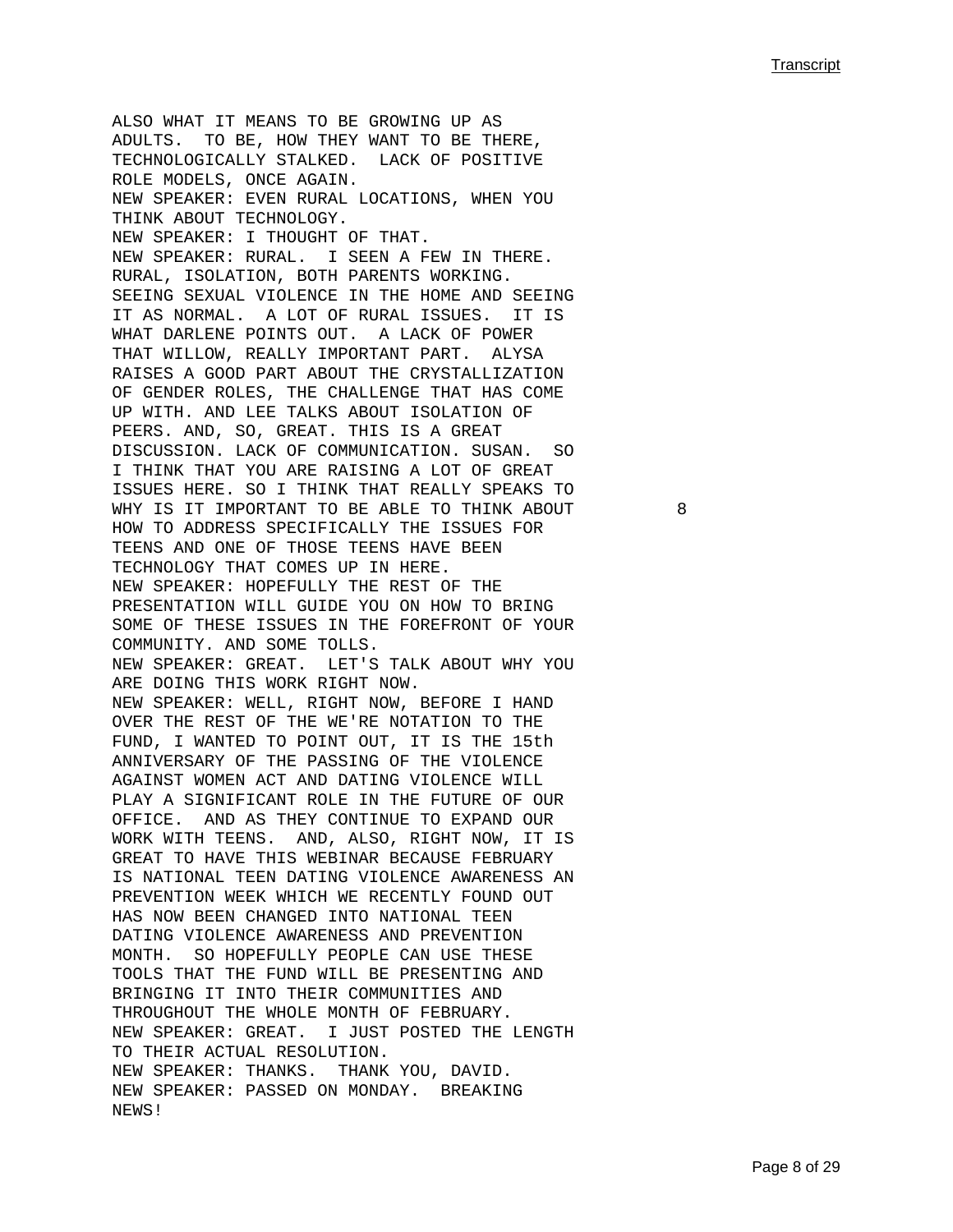NEW SPEAKER: YES. NEW SPEAKER: REALLY STRONG AND GOOD POINT. TEENS DON'T "DATE." THEY "HANGOUT." LANGUAGE OF ADULTS DON'T REFLECT TEEN EXPERIENCES. THIS IS SOMETHING THAT I THINK THAT THIS CAMPAIGN IS WORKING ON. NEW SPEAKER: YES, THE FUND WILL DEFINITELY TALK ABOUT THAT. NEW SPEAKER: YES, REALLY GOOD POINT IN SOMETHING THAT HAS BEEN DONE VERY WELL. WELL, LET'S -- I'M REALLY PROUD TO BE ABLE TO INTRODUCE OUR COLLEAGUES FROM THE FAMILY VIOLENCE PREVENTION FUND AND PREVENT CONNECT HAD THE OPPORTUNITY OF DOING ANY WEB CONFERENCES OVER THE LAST SEVERAL YEARS WITH THE FAMILY VIOLENCE PREVENTION FUND. WE HAVE A COLLECTION OF MANY OF THEM HERE TODAY. WHICH HAVE BRIAN O'CONNOR. GOOD AFTERNOON, 9 BRIAN. NEW SPEAKER: HI, THERE. NEW SPEAKER: WE ALSO HAVE SARA FEWER. SARA WON'T BE PRESENTING BUT AVAILABLE TO ANSWER ANY QUESTIONS. SO, SARA, I AM NOT SURE IF I HAVE YOUR PICTURE HERE. NEW SPEAKER: I AM HERE, DAVID. THANK YOU. NEW SPEAKER: THANK YOU, MUCH. WE HAVE BELINDA SIRHA. FROM THE VIOLENCE OF PREVENTION FUND. HI, BELINDA. NEW SPEAKER: HI, DAVID. NEW SPEAKER: WE HAVE AUDREY, WHO IS A CONSULTANT TO THE FAMILY VIOLENCE. YOU ARE NOT THERE? NEW SPEAKER: I AM IN NEW YORK. COVERING THE GEOGRAPHICAL LOCATIONS. >> COVERING THE COASTS. PARTICIPANTS ARE COVERING THE REST OF THE COUNTRY. NEW SPEAKER: EXACTLY. NEW SPEAKER: THANK YOU ALL FOR JOINING US. BRIAN, WHY DON'T WE START WITH YOU AND HAVE YOU TALK ABOUT SOME OF WHAT IS THE, THAT'S NOT COOL CAMPAIGN IS. NEW SPEAKER: ABSOLUTELY. THANKS A LOT, DAVID. THANK YOU TO EVERYBODY WHO HAS BEEN ABLE TO JOIN US THIS AFTERNOON. AND MAKE THE TIME FOR WHAT WE CONSIDER SOME REALLY EXCITING WORK. IN PARTICULAR, STARTING OFF WITH THE CORE PARTNERS, WE BEGAN THIS WORK IN 2007. SO, AS YOU MIGHT KNOW, THE CAMPAIGN LAUNCHED EARLIER ON IN 2009 IN JANUARY. SO, THERE WAS QUITE A BIT OF PLANNING TIME BEFORE THE LAUNCH THAT WENT INTO THE DEVELOPMENT OF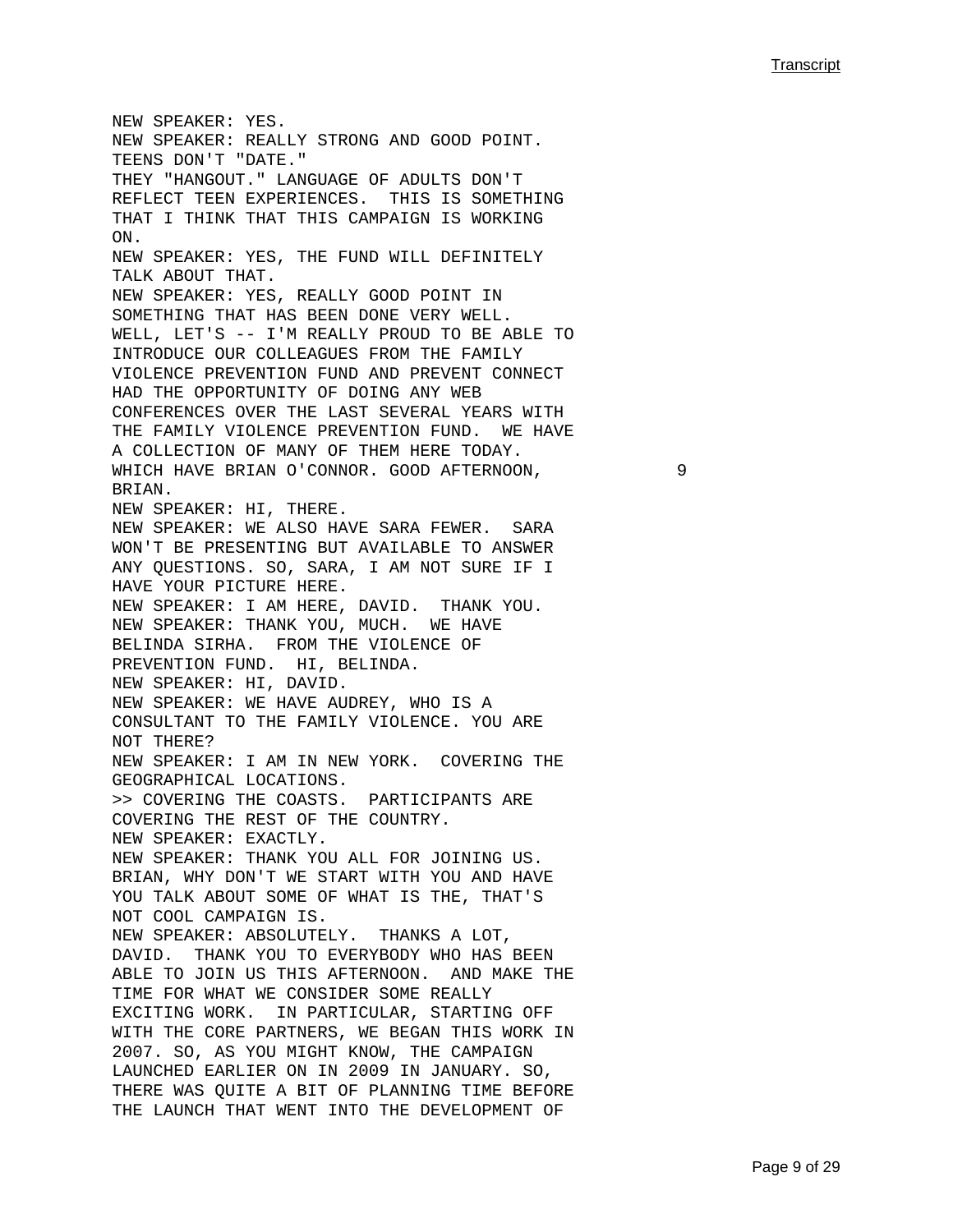THE OVERALL INITIATIVE. IN PARTICULAR, IN PARTICULARLY WE WORKED REALLY HAND IN HAND WITH THE ADVERTISING COUNCIL AS WELL AS RGA, OUR ADVERTISING AGENCY THAT DONATES ALL OF THE CREATIVE SERVICES TIME TO THE INITIATIVE. WITH THAT SAID, WHAT WE ARE REALLY DOING NOW IS WE ARE PIVOTING INTO A DIFFERENT PHASE OF THE CAMPAIGN. AND OF THAT, THAT'S NOT COOL. SO WE ARE ASKING EACH OF YOU TO PARTNER WITH ALL OF US. EACH AND EVERY ONE OF YOU TO TAKE, THAT'S NOT COOL ON AND TAKE THE COOL TOOLS TO YOUTH. DIRECT TO YOUTH ON THE GROUND IN YOUR COMMUNITY. WE ARE CALLING ON YOUR EXPERTISE AND YOUR COMMITMENT TO ENDING TEEN DATING VIOLENCE AND YOUR CREATIVITY TO ACTIVATE AN ON THE GROUND EFFORT ACROSS THE COUNTRY. WE HOPE THAT YOU WILL VIEW THESE 10 TOOLS AS YOU SPOKE AND RELEVANT FOUNDATION IS SOMETHING THAT WE HAVE BEEN LOOKING TO BUILD OVER THE PAST YEAR AND A HALF, TWO YEARS. A REAL RELEVANT FOUNDATION FOR YOU AND YOUR ORGANIZATION TO TAKE IT ON IN A REALLY MEANINGFUL WAY. PARTICULARLY, THE ESSENCE OF THAT IS NOT COOL USES NEW MEDIA. REALLY JUST ANOTHER WAY TO SAY TECHNOLOGY, DIGITAL, ETC., AS A WAY IN TO TALK TO KIDS AND TO TALK TO YOUTH ABOUT THESE EVERGREEN GRAY AREAS WITHIN RELATIONSHIP. IN THINKING ABOUT IT BEING A RESEARCH DRIVEN CAMPAIGN AND A POOR COMPONENT OF THAT THREE LAUNCH PLANNING PERIOD I WAS TALKING ABOUT, WAS IT NOT ONLY LOOKING AT SOME OF THE EXISTING RESEARCH THAT IS OUT THERE, LOOKING AT THE DEEP INSIDE AND LIFESTYLE OF KIDS AND REALLY BEING ABLE TO EDUCATE OURSELVES ON THAT AND REALLY DOING THE PRIMARY WORK AS WELL WHERE WE TALK DIRECTLY TO YOUTH. BASICALLY, AND PRIMARILY, QUALITATIVELY, BUT TALK DIRECT TO KIDS ABOUT WHAT ARE THEY GOING THROUGH? AND HOW EXACTLY ARE THEY USING TECHNOLOGY IN THEIR LIVES? AND PARTICULARLY, WITH REGARDS TO WHAT HAS BEEN THEIR EXPERIENCE AND EXPOSURE TO DATING, RELATIONSHIPS AS WELL AS THEN MOVING INTO ABUSE AND POTENTIALLY MORE UNHEALTHY SITUATION. SOME OF THE CORE CAMPAIGN INSIGHTS AND MANY OF YOU KNOW THIS, ESPECIALLY WITH SOME OF THE WORK YOU ALREADY PROBABLY DO WITH KIDS IS, REACHING THEM EARLY. THIS IS REALLY ALL ABOUT PREVENTION. UNDERSTANDING THAT TECHNOLOGY AND THE INTERNET SHAPE THEIR LIVES AND THAT FRIENDS ARE THERE, MOST IMPORTANT RELATIONSHIP. AGAIN, MAYBE NOT TOO MUCH OF A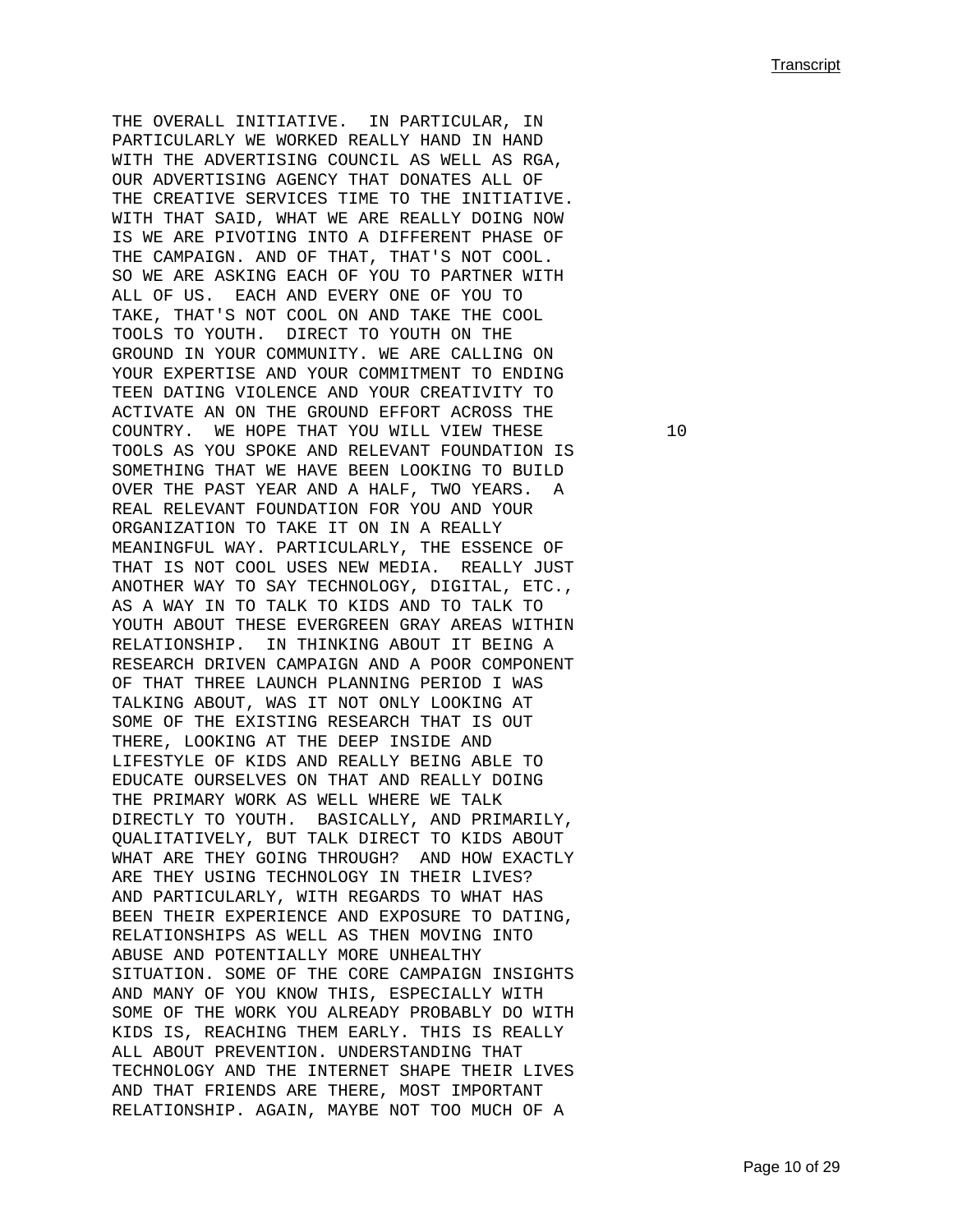SURPRISE BUT DEFINITELY SOME GUIDING FACTORS FOR US AS WE WEN ON TO DEVELOP THE CAMPAIGN. IN THINKING ABOUT SOME OF THE CAMPAIGN'S SUCCESSES, IN YEAR ONE, WHICH GET AROUND 70,000 VISITORS PER MONTH IS WHAT THE CAMPAIGN WEB SITE IS AVERAGED. WE TALK A LOT ABOUT THE WEB SITE AT CORE HUB OF THE CAMPAIGN. BUT THERE ARE MANY, MANY OTHER ELMS OUTSIDE OF IT THAT PRIMARILY INTEND TO DRIVE TRAFFIC TO THE WEB SITE WHERE WILL IS A GREATER EXPERIENCE AND MORE OPPORTUNITIES FOR DISCUSSION AND ENGAGEMENT. WE ARE GOING TO GET INTO SOME OF THE SPECIFIC TOOLS AND REALLY THOSE SPECIFIC TOOLS ON WAYS AND GIVE EXAMPLES ON WAYS WHICH THEY CAN BE ADAPTED 11 FOR LOCAL YOUTH. THERE IS A LOT OF TIME THAT IS SPENT ON SITE AS FAR AS ANOTHER KEY METRIC THAT WE HAVE BEEN TRACKING. THE VIDEOS, JUST OVERALL IS MOST POPULAR. BUT WHEN WE DO GO THROUGH EACH OF THE TOOLS WE HAVE BEEN TALKING ABOUT, AUDREY IS GOING TO REALLY WE'VE IN SOME REALLY OTHER METRICS TO GIVE YOU AREAS THAT ARE HOR POPULAR POTENTIALLY THAN OTHERS AND GIVE YOU OTHER IDEAS THAT CAN BE REVISED, ADAPTED AND USED AND POTENTIALLY BROUGHT ON TO YOUR OWN WEB SITE. NEW SPEAKER: SO THAT IS NOT FULL CAMPAIGN. I MENTIONED, LAUNCHED IN 2009. PERHAPS MANY OF YOU HAD A CHANCE TO VISIT THE SITE OR FAMILIAR WITH THE CAMPAIGN. I'M FIRST GOING TO BRING YOU THROUGH WHAT WE CALL THE CREATIVE CONCEPT WHICH IS REALLY THE CORE ESSENCE AND PERSONALITY OF THE INITIATIVE. IS YOUR BOYFRIEND CONSTANTLY TEXTING YOU? THAT IS NOT COOL. YOUR GIRLFRIEND BROKE INTO YOUR FACEBOOK ACCOUNT? THAT'S NOT COOL. WHEN SOMEONE CROSSES YOUR DIGITAL LINE, WHEN SOMEONE MAKES YOU UNCOMFORTABLE, THAT IS NOT COOL. IT IS WAY TO SAY TO YOUR BOYFRIEND OR GIRLFRIEND, YOU ARE INVADING MY DIGITAL SPACE IN A SUBTLE, NON-CONFRONTATION WAY. THAT'S NOT COOL.COM. THAT IS THE OFFICIAL LOGO LOCK-UP THAT WE HAVE FOR THE CAMPAIGN. WHEN WE ARE TALKING ABOUT THIS INITIATIVE, IT IS REALLY IMPORTANT TO DEFINE WHEN WE SAY TEEN, WHO EXACTLY WE MEAN. WE ARE FROM AN AGE STANDPOINT, WE ACTUALLY RESEARCH, OUR RESEARCH SPAN KIDS 12-16 YEARS OLD. WE ARE ACTUALLY FINDING THAT SOME OF THE ELEMENTS THAT ARE CUEING A BIT YOUNGER, AGAIN, WE THINK THAT THERE ARE OPPORTUNITIES TO ADAPT IT UP OR ADAPT IT DOWN. SO 12-16 WAS THE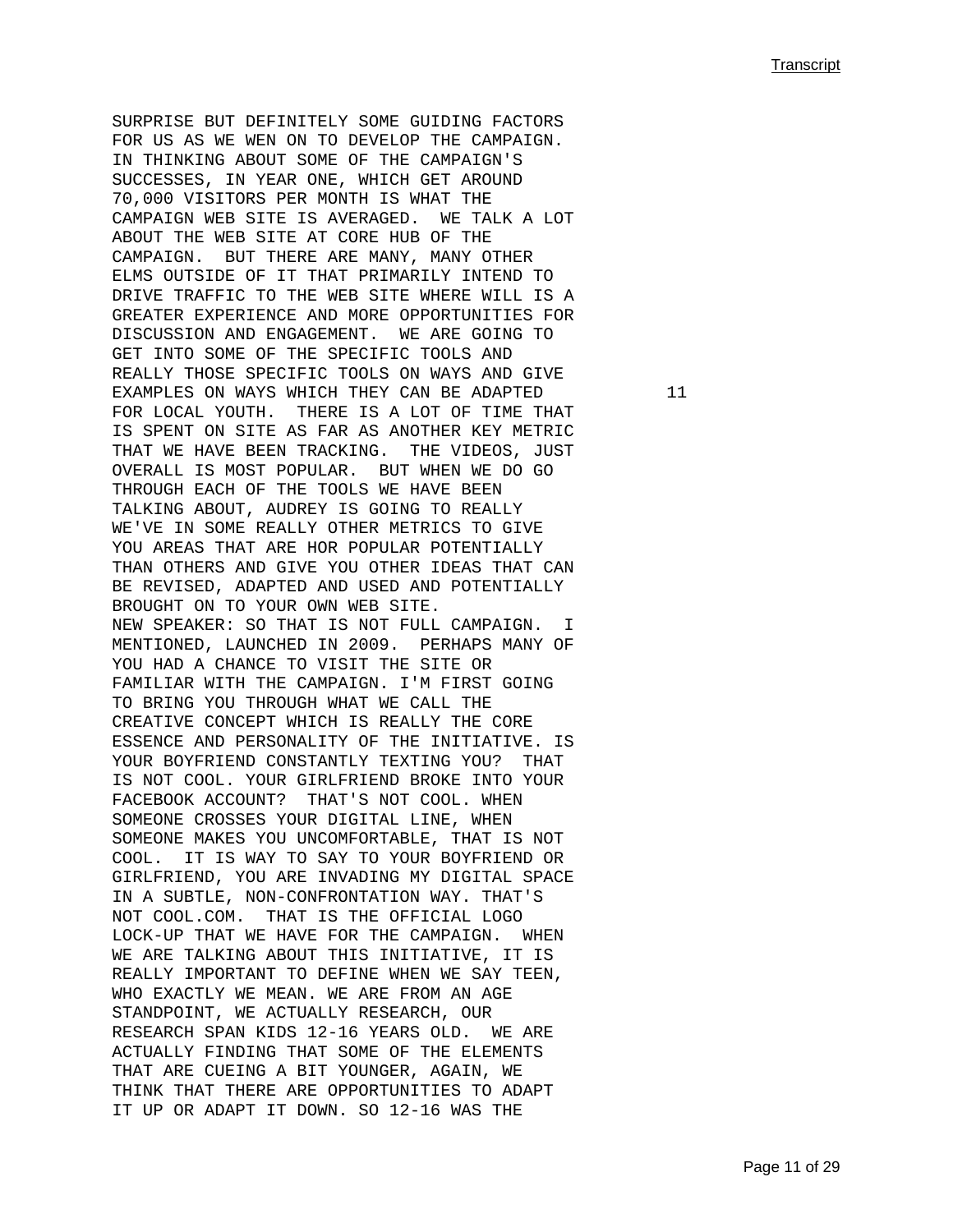RESEARCH SPAN. BUT YET, WE HAVE HONED IN AND DEFINED OUR SWEET SPOT AS THOSE YOUTH. BOYS AND GIRLS, 13-15 YEARS OLD. PARTICULARLY TRANSITIONAL TEENS IS WHAT WE CALL THEM. BECAUSE IT IS THE TRANSITION FROM MIDDLE SCHOOL TO HIGH SCHOOL. RIGHT WHEN THEY ARE STARTING TO EXPERIENCE INTIMATE RELATIONSHIPS. RIGHT WHEN A LOT OF THE YOUNGER KIDS ARE THEN EXPOSED TO SOME OF THE OLDER KIDS WITHIN THE HIGH SCHOOL TIME FRAME WHERE THOSE OLDER KIDS HAVE ALREADY BEEN DATING POTENTIALLY FOR, YOU KNOW, A FEW YEARS NOW. THIS IS RIGHT AROUND THE TIME WHEN THEY 12 ARE BUILDING THEIR OWN OPINIONS ABOUT WHAT IS ACCEPTABLE AND WHAT IS NOT ACCEPTABLE RELATIONSHIP BEHAVIOR. WE HAVE TALKED ABOUT TECHNOLOGY AS THE WAY IN, TO TALK TO KIDS ABOUT THIS ISSUE. BUT SPECIFICALLY, THEN WE FOCUS IT EVEN FURTHER. WE HAVE GONE DOWN INTO THREE PARTICULAR DIGITAL BEHAVIORS AS WE CALL THEM. SPECIFICALLY HERE, WHERE THEY KIND OF MOVE INTO BEHAVIOR THAT WE DEEM CONTROLLING IN ALARMING, WE CALL THEM DIGITAL INFRACTIONS AND THE FIRST ONE IS, UNWANTED AND SHASH OR REPEATED CALLS OR TEXT MESSAGES. YOU WILL SEE THE CAMPAIGN FOCUSED IN ON THAT SPECIFIC BEHAVIOR. THAT SPECIFIC INFRACTION REALLY SUPPORTED BY THE FACT THAT 1 IN 4 TEENS IN A RELATIONSHIP HAS BEEN CALLED NAME, HARASSED OR PUT DOWN BY PARTNERS AND THROUGH CELL PHONE AND TEXTING. A SECOND INFRACTION WE HAVE, BREAKING INTO SOCIAL NETWORKING ACCOUNTS SUCH AS YOUR MY SPACE, FACEBOOK PROFILES, AND THEN, THE THIRD, IT IS, THE THIRD INFRACTION IS PRESSURE TO SHARE EMBARRASSING OR PRIVATE PICTURES OR VIDEOS. THIS IS REALLY IN LINE WITH THE SEXT-ING ISSUE. THAT IS CERTAINLY IN THE MEDIA OVER THE PAST YEAR. DUCK TAILED QUITE A BIT WITH THE LAUNCH OF THIS CAMPAIGN, COINCIDENTALLY. THAT THIRD INFRACTION IS THE SUPPORTED BY 51 PERCENT OF TEEN GIRLS SAY PRESSURE FROM A GUY IS A REASON THEY SENDS SEXY HANGS OR HANGS AND THAT 18 PERCENT OF TEEN BOYS, SAY THAT PRESSURE FROM A GIRL IS THAT REASON. THAT MOVES US INTO CAMPAIGN OBJECTIVE OVERALL. THAT IS NOT COOL USES EXAMPLES OF CONTROL, PRESSURE OR ABUSE THAT OCCUR IN THE DIGITAL WORLD TO HELP TEENS DRAW THEIR OWN LINE ON WHAT IS OKAY OR NOT OKAY IN THEIR RELATIONSHIP. OUR INTENTION IS TO REALLY HELP YOU. HERE IT IS TO HELP YOU,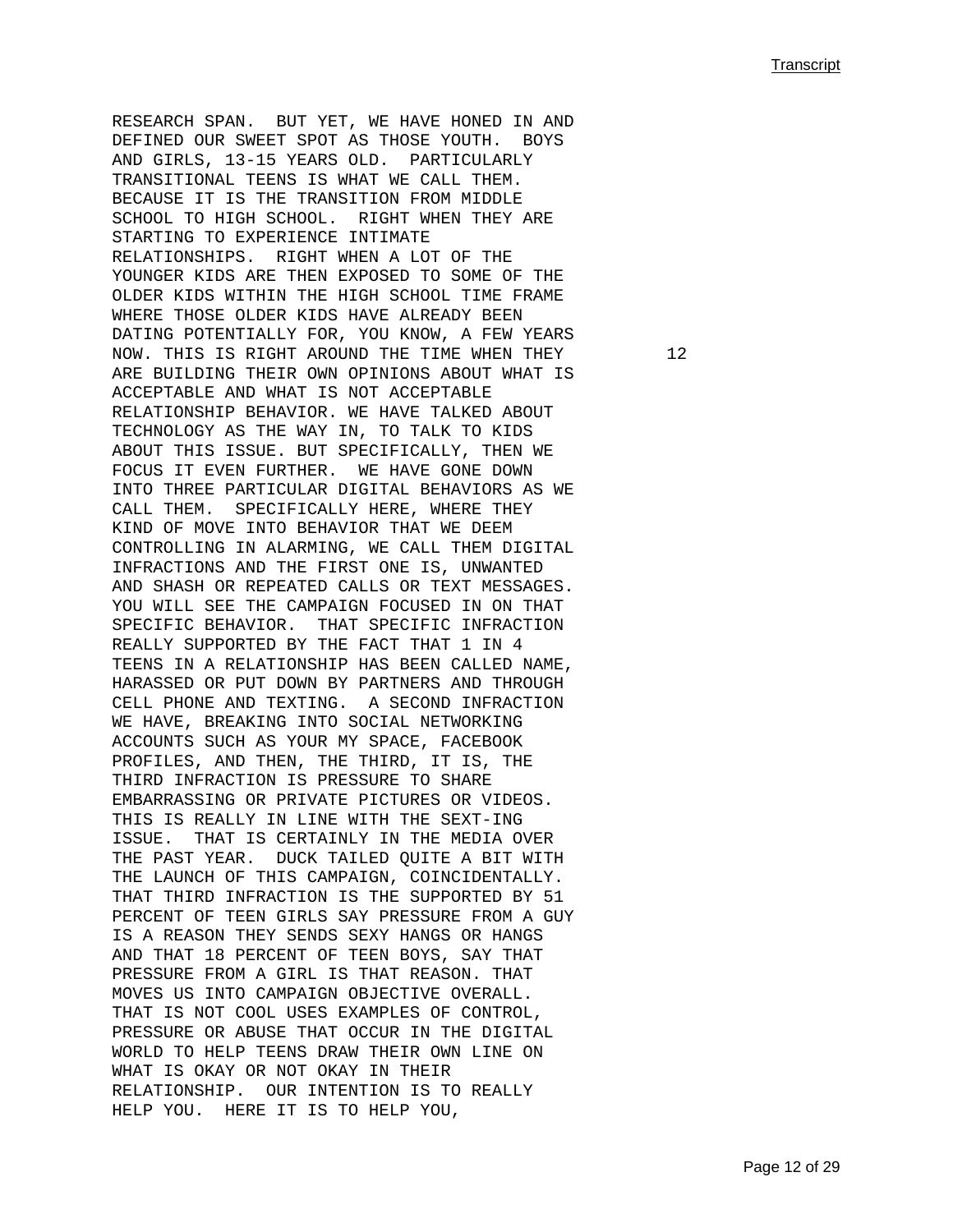CONSIDERING THAT THEY HAVE A LIMITED EXPERIENCE IN DATING AND RELATIONSHIPS OR IN HOOKING UP OR FRIENDS WITH BENEFITS OR THE WHOLE HOST OF TERMS THAT WE ACTUALLY HEARD FROM KIDS WHEN WE TALKED TO THEM DIRECTLY. IT IS REALLY ABOUT HELPING THEM CONNECT THE DOTS. HELPING THEM CONNECT THE DOTS FOR A CERTAIN ISSUE THAT THEY ARE ACKNOWLEDGING ARE NOT OKAY. THAT ARE NOT COOL. PARTICULARLY, PHYSICAL VIOLENCE. THAT IS WHAT WE HEARD BACK FROM THE KID. THAT PHYSICAL VIOLENCE AND 13 ALSO VERBAL ABUSE, REALLY EXPLICIT VERBAL ABUSE THAT THEY HAVE BEEN ABLE TO IDENTIFY AS REALLY NOT OKAY. THIS IS REALLY INTO EMPOWERING KIDS AN ENGAGING KIDS TO CONNECT THE DOTS BETWEEN THAT, THOSE TYPES OF ABUSES THAT THEY ARE ALREADY ACKNOWLEDGING INTO WHAT IS CERTAINLY MORE SUBTLE AREAS OF VIOLENCE AND ABUSE. SUCH AS, DIGITAL. SO, WITH THAT, AND THAT IS THATSNOTCOOL LOGO. WE'LL HAND YOU TO AUDREY, WHO WILL GO FURTHER INTO THE SPECIFIC ELEMENTS OF THE CAMPAIGN. SPECIFIC FOR YOUR YOUTH. NEW SPEAKER: THANK YOU, BRIAN. THANK YOU EVERYBODY FOR JOINING US. I AM A MARKETING CONSULTANT THAT HAS BEEN WORKING ON THE, THAT'S NOT COOL CAMPAIGN WITH THE FAMILY VIOLENCE PREVENTION FUND FOR ABOUT, ALMOST TWO YEARS NOW. I HAVE BEEN A PART OF IT, ALMOST THE BEGINNING. AND, AS YOU WILL SEE IN THIS SLIDE HERE, THERE IS QUITE A BIT OF ARMS AND LEGS, I GUESS, THAT MAKE UP THIS CAMPAIGN AND TO BRIAN'S POINT, A LOT OF IT IS BASED IN THE DIGITAL WORLD, BECAUSE THAT IS WHAT, THE MESSAGE WE ARE TRYING TO CONVEY THAT NAVIGATING THE GRAY AREAS AS THEY RELATE TO THE DIGITAL WORLD. IF WE ARE TALKING ABOUT IT, WE HAVE TO BE THERE AS WELL. SO, BUT WE ALSO HAVE LOTS OF OTHER PRESENCE ON THE CAMPAIGN IN DIFFERENT LEVELS. I WILL GO THROUGH THEM REALLY QUICKLY AND THEN THE LITTLE POINTS IN EACH ONE WILL BE HANDLED, SOME BY ME AND SOME BY COLLEAGUE BELINDA AFTER I AM FINISHED. FIRST WE HAVE THE WEB SITE. AND WE HAVE A VARIETY OF ELEMENTS WITHIN THAT. WE HAVE A BUCKET WHICH WE ARE CALLING DEMONSTRATION WHICH IS KIND OF GETTING OUT IN THE FIELD. YOU KNOW, GETTING OUT AND ABOUT. GETTING OUTSIDE OF THE WEB SITE. AND, WAYS THAT WE HAVE ENGAGED TEENS IN THAT WAY. WE HAVE ADVERTISING WHICH WE ARE VERY, VERY LUCKY TO HAVE THROUGH OUR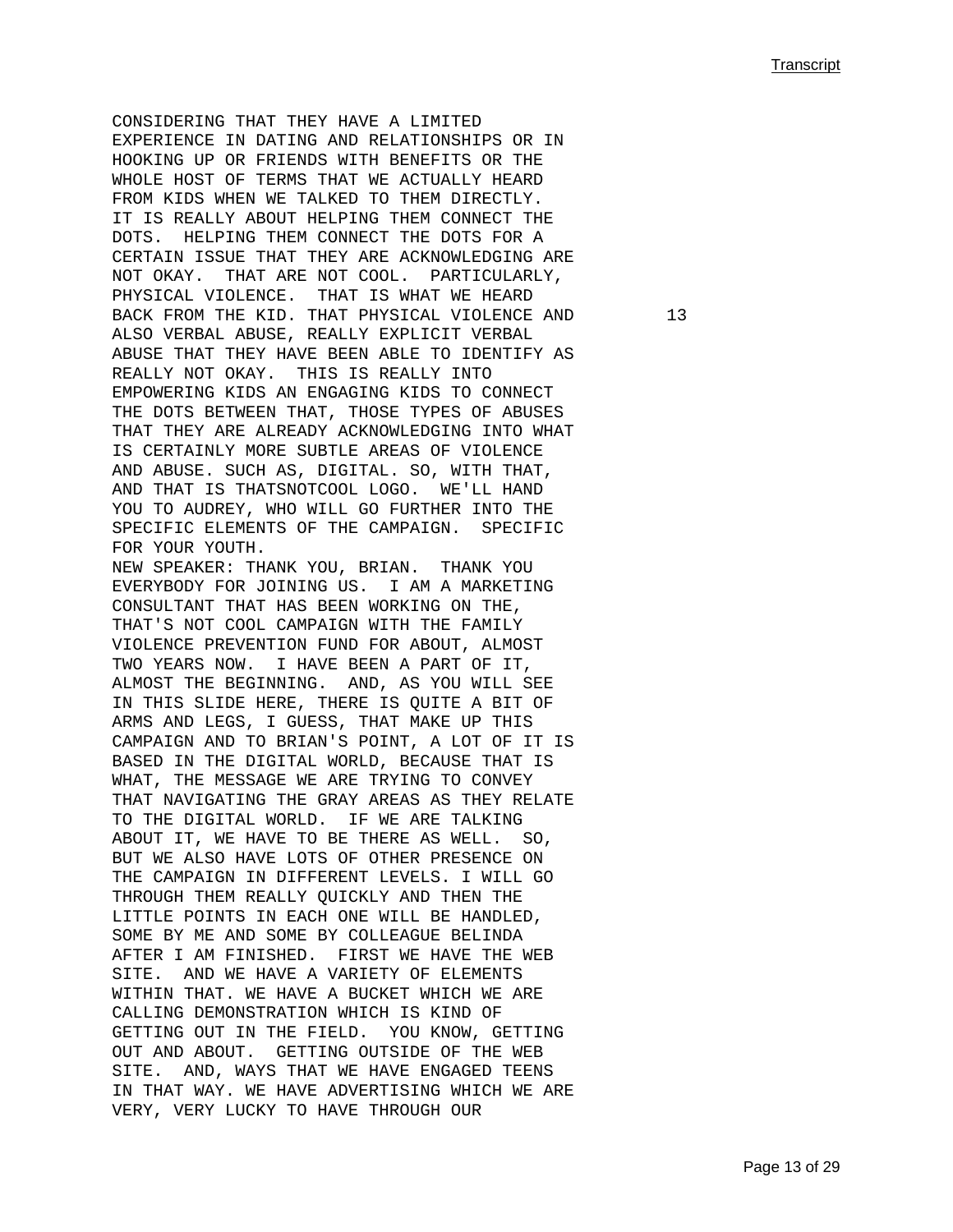COLLABORATION WITH THE ADVERTISING COUNCIL. WE HAVE GOTTEN GREAT PRESENCE, BOTH TV, RADIO WEB BANNER, OUT OF HOME AND POSTERS. AND BELINDA WILL TALK A LITTLE BIT MORE TO THAT LATER. WE HAVE WHAT WE CALL PARTICIPATION AND THAT, THAT ENDEAVORS SOME THAT HAVE BEEN DONE AND SOME THAT ARE ONGOING THAT WE ARE DOING TO INVITE TEENS TO PARTICIPATE WITH US. SO, IN THE DEMONSTRATION AREA, WE ARE SORT OF  $14$ GOING OUT AND PUTTING ON OUR SHOW. IN THE PARTICIPATION AREA, WE ARE DOING THINGS TO BRING TEENS INTO THE FOLD. AND MAKE THEM PART OF THE CAMPAIGN AS WELL. AND THEN, AS YOU WOULD HAVE, WITH ANY TEEN ORGANIZATION, OR TEEN CAMPAIGN, YOU HAVE TO GIVE SOMETHING AWAY. NOT ONLY DOES THAT ENTICE THEM TO GET INVOLVED BUT IT ALSO ALMOST SERVES AS A WALKING BILLBOARD THAT THEY TAKE WITH THEM AND PAST. HOPEFULLY THEIR FRIENDS GET THE MESSAGE AND GOES ON FROM THERE. WE HAVE GIVE AWAYS THAT WE WOULD LOVE TO SEE YOU GUYS USE AS WELL IF THAT COULD BE HELPFUL. BELINDA WILL GET INTO THAT A LITTLE BIT MORE. SO, ANYWAY, WITH THAT SAID, THIS IS A GOOD SNAPSHOT THAT ALL OF THE CAMPAIGN HAS TO OFFER. AND, JUST TO GIVE YOU A LITTLE BET MORE SPECIFICS, I'LL MOVE ON TO SPECIFICALLY WEB SITE. THAT IS NOT COOL.COM. THIS WAS REALLY THE FIRST ELM OF THE CAMPAIGN THAT WAS LAUNCHED. IT IS SERVING AS AND CONTINUES TO SERVE AS THE HUB OF OUR CAMPAIGN. THIS IS WHERE WE WANT THE ACTIVITY TO HAPPEN. EVERYTHING THAT WE DO IS REALLY GEARED TOWARDS DRIVING TRAFFIC BACK TO, THAT'S NOT COOL.COM. AGAIN, AS BRIAN SAY, THIS LAUNCHED IN JANUARY OF 2009. IT HAS BEEN A LITTLE OVER A YEAR. AND, WE ARE AVERAGING MONTHLY VISITS OF 70,000 VISITORS A MONTH. WHICH IS REALLY, REALLY AMAZING TO US. AND, JUST AS A LITTLE POINT OF REFERENCE, IN CASE YOU ARE NOT THAT FAMILIAR IN YOUR OWN WORLD WITH WEB SITE TRAFFIC, THE AD COUNCIL HAS A ROUGH AVERAGE OF TEEN CAMPAIGN VISITATION, BEING ROUGHLY 44,000 VISITORS A MONTH. WE HAVE EXCEEDED IN NEARLY DOUBLED THAT. WHICH WE ARE REALLY PROUD OF. 71 PERCENT OF THE VISITORS ON AVERAGE ARE NEW. WHICH MEANS WE ARE STILL ENGAGING WITH PEOPLE ON A REPEATED BASIS BUT MOST OF OUR VISITORS ARE NEW TEENS THAT WE ARE BRINGING INTO A MESSAGE. THAT IS GREAT. BECAUSE THE MORE THEY KNOW, THE BETTER OFF WE HOPE THAT THEY WILL BE.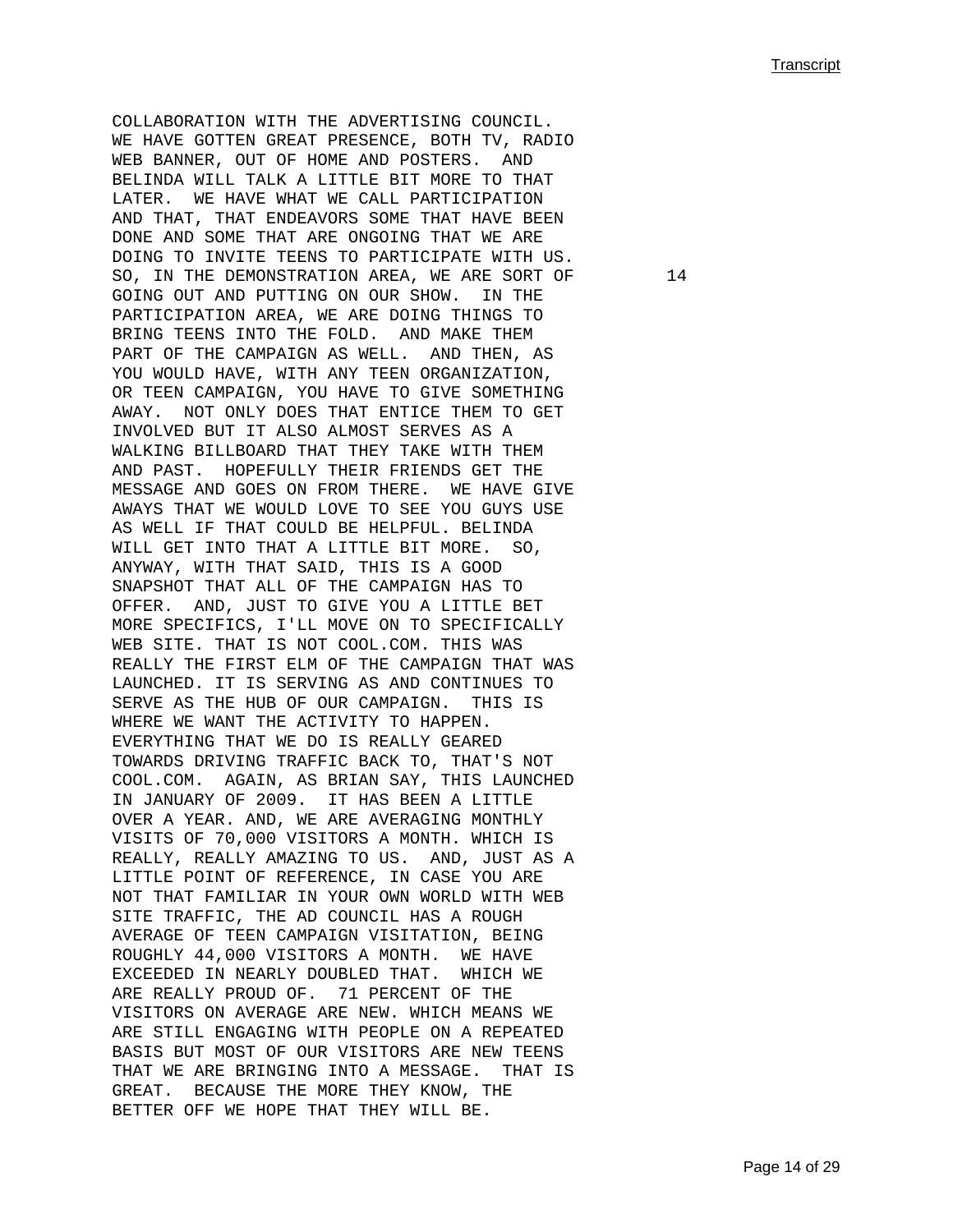NEW SPEAKER: SO I'LL MOVE ON. SORRY. AS YOU CAN SEE ON THE TOP OF THAT SCREEN, FROM THE SITE, THERE ARE FOUR TABS. SO YOU WILL COME INTO THE MAIN PAGE. THEN YOU CAN GO TO FOUR DIFFERENT "ROOMS". IN THE SITE. THE FIRST ONE OF THOSE BEING VIDEOS. I'LL TALK ABOUT THOSE A LITTLE BIT. 15 WE HAVE TWO TYPES OF VIDEOS. ONE OF THEM IS WHAT WE CALL TWO SIDED STORIES. AND THERE ARE SIX OF THEM BASED IN THREE CATEGORIES. SO, ONE CATEGORY MIGHT BE AS BRIAN WAS SAYING, THOSE DIGITAL INFRACTIONS THAT WE IDENTIFIED. ONE MIGHT BE, TEXT-AL HARASSMENT, GETTING INUNDATED WITH TEXTS. UNCOMFORTABLE. MAYBE TOO MANY OF THEM. WE HAVE BOTH SIDES OF THAT STORY PLAYING OUT SO YOU CAN SEE, MAYBE YOU ARE ON THE GIVING END OF THE TECH. AND MAYBE YOU ARE ON THE RECEIVING END OF THE TEXT. THIS IS SORT OF A REALLY FUN WAY TO EXEMPLIFY WHAT WE MEAN WHEN WE SAY, WHAT INFRACTIONS ARE. AS YOU CAN SEE, THEY ARE TONGUE AND CHEEK IN THE WAY THAT THEY ARE PRESENTED. THE EXAMPLES HERE IS A SOCK PUPPET GIRL AND A SOCK PUPPET BOY. AND THEN, THE CONVERT TO THAT STORY IS A LITTLE VIDEO GAME TYPE OF LITTLE GIRL GOING ABOUT HER DAY. AND THAT WOULD BE ONE SIDE WOULD EXPLAIN MAYBE THE BOY POINT OF VIEW AND THE ONE SIDE WOULD BE THE GIRL POINT OF VIEW. THAT SORT OF ONE ELM, AGAIN, THERE ARE THREE TOPICS AND TWO VIDEOS IN EACH TOPIC THAT TOLD SIX. AND THEN, ON THE UPPER RIGHT, YOU WILL SEE WHAT IS CALLED GUEST VIDEOS. AND WE ACTUALLY COMMISSIONED VIDEOS TO BE CREATED ON BEHALF OF OUR CAMPAIGN. AND WE TARGETED YOUTUBE CELEBRITIES, YES, THERE ARE SUCH A THING AS YOUTUBE CELEBRITIES. THEY HAVE IMMENSE FOLLOWING ON YOUTUBE. WITHIN OUR TARGET AGE RANGE AND WE GAVE THEM A BRIEFING ON OUR CAMPAIGN AND ASK THAT THEY MAKE VIDEO IN THEIR OWN STYLES TO GET OUR MESSAGE ACROSS. AND WE HAVE, WE HAVE FOUR, THREE OR FOUR AT THIS POINT ON THE SITE. AND, THEY HAVE BEEN IMMENSELY POPULAR. WE HAVE GOTTEN A LOT OF TRACTION FROM THEIR CHANNEL WHERE KIDS CAN VIEW THIS VIDEO INTO THAT. THAT IS A BIG TRAFFIC DRIVER FOR US. AND, IN TOLD, ALL OF THE VIDEOS THAT I JUST DESCRIBED HAS GOTTEN 435,000 VIEWS IN 2009. WE ARE PROUD OF THAT. WE HOPE THAT MAYBE THESE CAN HELP YOU GUYS IN YOUR MARKET. SO WE WOULD LOVE TO LEARN A LITTLE BIT MORE ABOUT THAT ONE, WHEN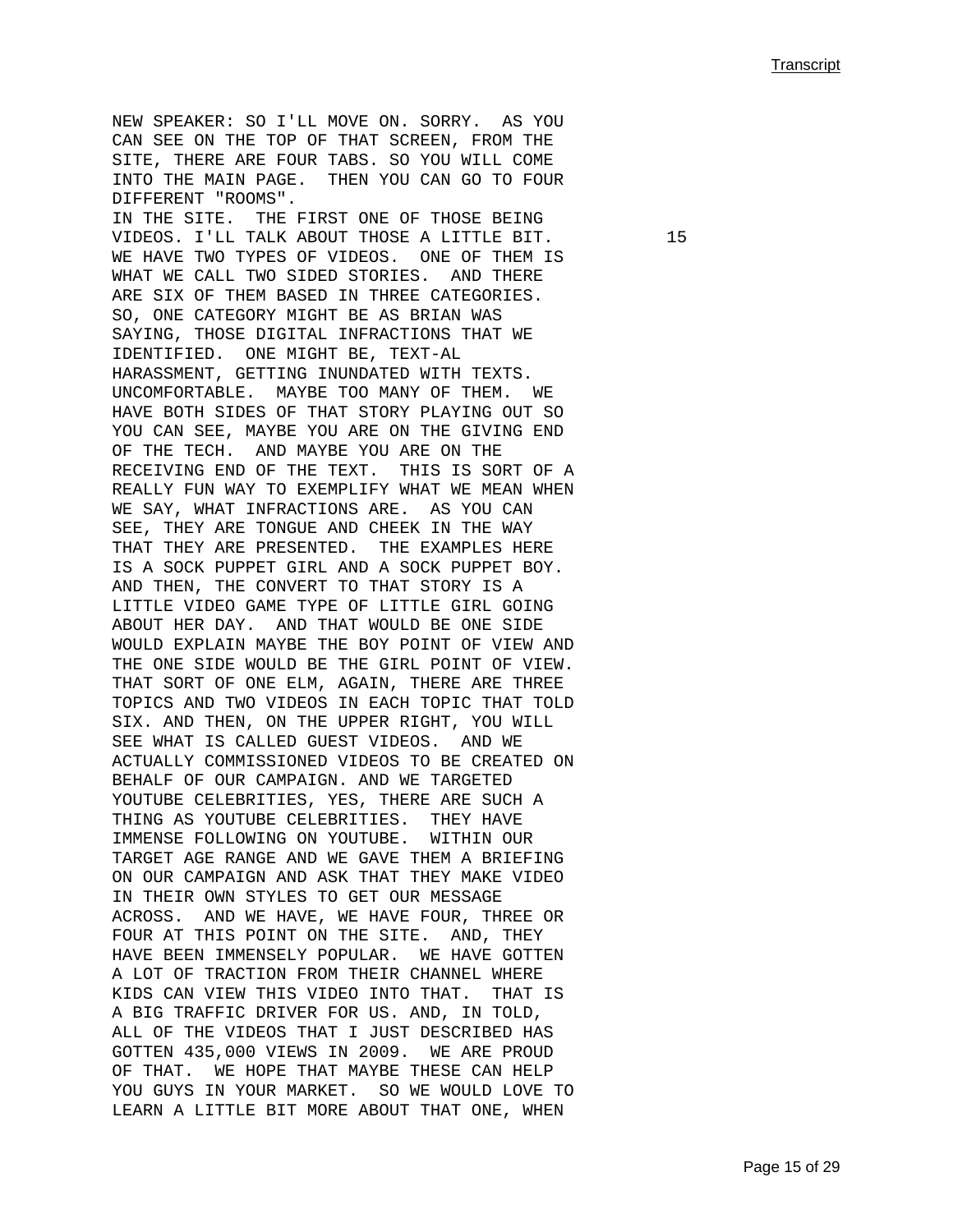BELINDA COMES ALONG TO TALK LATER. THE NEXT SECTION IS, CALLOUT K5RDS. THESE ARE BASICALLY E-CARDS THAT WERE ORIGINALLY CREATED TO POTENTIALLY BREAK THE ICE BETWEEN, YOU KNOW, ONE PERSON AND ANOTHER IN A 16 RELATIONSHIP. IF SOMEONE MAYBE HAS CROSSED THE LINE OR IS, YOU KNOW, DOING, EXHIBITING BEHAVIOR THAT SOMEONE ISN'T COMFORTABLE WITH. SEND THEM A CARD AND SAY, HEY, BACK OFF. WHAT WE FOUND INTERESTINGLY, IS THAT THEY ARE USED MORE SO AS A FRIEND TO FRIEND VEHICLE. TO ALMOST COMMUNICATE THE CAMPAIGN, THE MESSAGE AND GET THE CONVERSATION STARTED, YOU KNOW. MAYBE THEY MIGHT NOT BE EXPERIENCING IT. MAYBE THEY KNOW SOMEBODY WHO HAS. MAYBE I KNOW THAT MY FRIEND IS KIND OF IN THAT RELATIONSHIP. AND I AM GOING TO SEND IT TO HER TO SORT OF SAY, HEY, YOU DON'T HAVE TO STAND FOR THIS ANYMORE. THAT WAS AN INTERESTING LEARNING. YOU DO IT AS YOU GO. YOU LEARN. THAT IS SOMETHING THAT WE FOUND IS REALLY HAPPENING. IT IS AMAZING THAT THESE ARE AN EXTREMELY POPULAR DEVICE. DIFFERENT THAN WHAT WE THOUGHT THEY WOULD BE. IMMENSELY POPULAR. THEY ARE BASED IN THOSE INFRACTION AREAS LIKE BRIAN SAID. THEY WILL BE CERTAIN CARDS TALKING SPECIFICALLY ABOUT TEXT-AL HARASSMENT, OTHERS FOR PRIVACY ROBB, SOMEONE BROKE INTO YOUR FACEBOOK, SOMEONE SNOOPING AROUND IN CELL PHONE, YOU KNOW, ONE CATEGORY IS P-IC PRESSURE. PRESSURE TO SEND PRIVATE PICTURES OF YOURSELF AND YOU DON'T WANT TO PARTAKE IN THAT. SO THE TOPICS GO ON AND ON. WE ARE PROUD OF THE CALLOUT CARDS. POPULAR. 12,000. MY SPACE AND, YOU KNOW, EVEN MORE OF THEM HAVE BEEN SENT DIRECTLY FROM A VIEW DIRECTLY FROM THERE. WE THINK THAT THESE ARE AN AMAZING TOOL AND HOPE THAT MAYBE YOU CAN UTILIZE THEM IN YOUR MARKET. NEXT TAB, COMMUNICATION AREA OF YOUR SITE. WE DON'T WANT TO BE A ONE WAY TALKING HEAD. WE WANT TO HEAR WHAT TEENS HAVE TO SAY AS YOU SEE, THAT IS THE STYLE IN WHICH WE CREATED THE CAMPAIGN. VERY TONGUE AND CHEEK. ALMOST AS THOUGH, YOU KNOW, I CREATED IT. I'M 17. I CREATED IT DURING MY FREE PERIOD. WE PUT TOGETHER SOME PAPERS AND DOODLES. YOU KNOW, WE REALLY WANTED TO SEEM LIKE TEAMS. AND WE WANT TO HEAR WHAT GIVES THEM A VOICE. FOR THOSE WHO HAS BEEN TO THAT'S NOT COOL, YOU WILL NOTICE THE SCREEN IS DIFFERENT FROM WHAT IS ON THE SITE. THAT IS BECAUSE WE ARE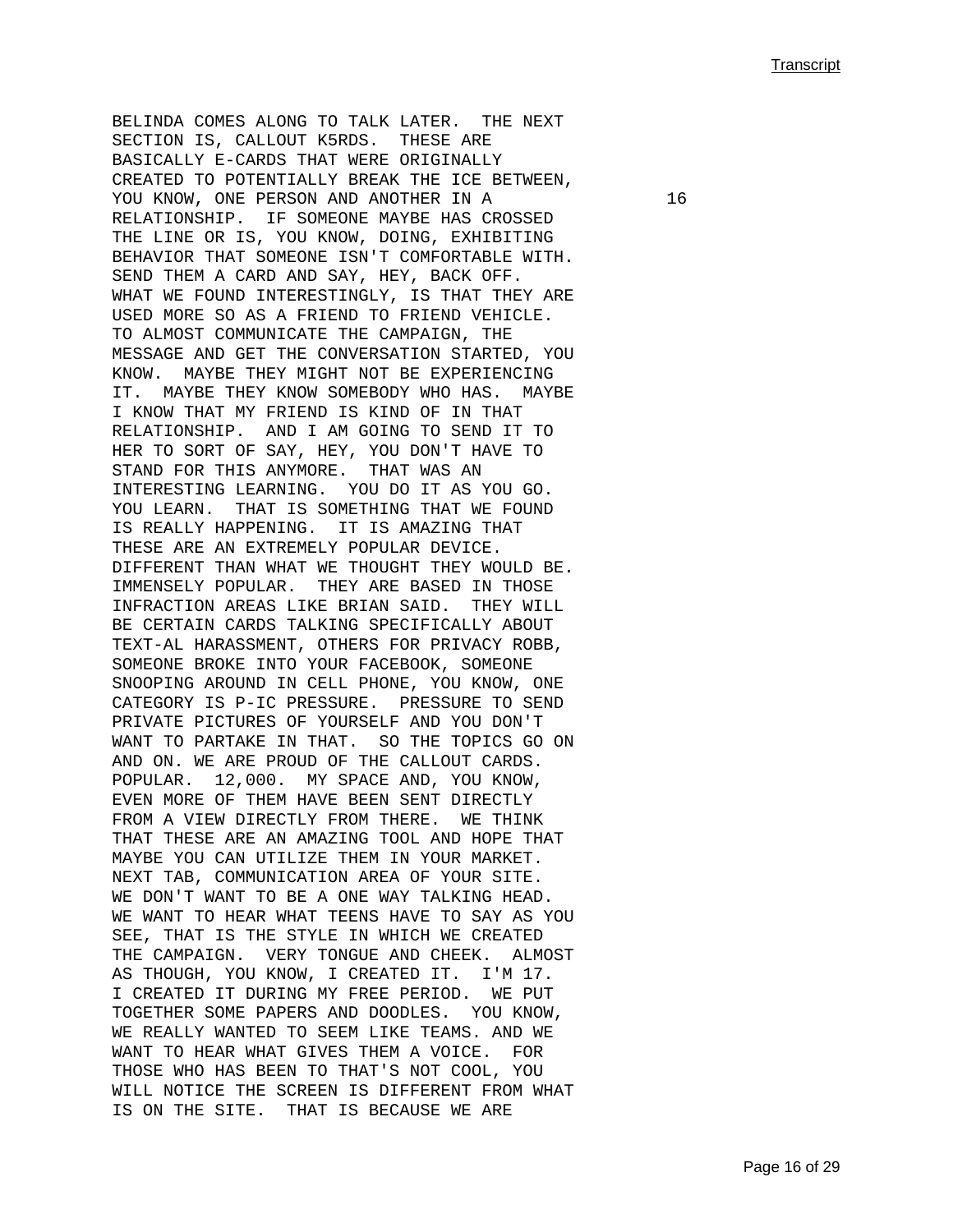LAUNCHING A NEW AND IMPROVED OF TALK IT OUT. WHICH OPTIMIZES THE ALMOST SOCIAL NETWORKING FLAT TORMENT. WE REALLY WANT PEOPLE TO BE  $17$ ABLE TO ANSWER A QUESTION. MAYBE ASK A QUESTION. MAYBE, YOU SEE AN ANSWER FROM ANOTHER USER AND YOU ARE NO IN THE SAME POSITION AND YOU WANT TO CONTACT THEM AND SAY, LET'S CHAT ABOUT THIS. YOU KNOW, SEPARATELY OR I WANT TO ANSWER YOUR QUESTIONS SPECIFICALLY. YOU CAN DO THAT. WE HAVE LOTS OF LACES WHERE YOU CAN POST A COMMENT. SUBMIT A QUESTION OR SOMETHING OR MAYBE A PICTURE. MEAN YOUR BOYFRIEND IS GREAT AND DOESN'T DO THESE THINGS. YOU WANT TO SAY, I WANT TO SHOUT OUT TO SO AND SO BECAUSE HE IS AWESOME. YOU KNOW, THIS IS THE PLACE WHERE WE JUST WANT TO HAVE LOTS OF INFORMATION. IF YOU ARE A USER, YOUR QUOTE WOULD COME UP IN THE BOX LIKE A SMILEY FACE, ORANGE BOX. BUT IN THE BLUE BOX WITH THE BIG IT, THAT IS AN OPPORTUNITY FOR THE, THAT'S NOT COOL TEEN TO TALK TO TEENS AND GET THE CONVERSATION STARTED OR MAYBE DIRECT TO NOTED. THIS IS REALLY WHERE WE WAN THE ACTIVITY TO KEEP BUBBLING AND REALLY, REALLY FRESH AND OPEN. SO FAR, I AM LOOKING AT MY NOTES REAL QUICK. SO FAR, WE ACTUALLY HAVE,000 POSTS TO TALK IT OUT IN YEAR ONE ALONE. THAT IS BEFORE WE HAVE LAUNCHED THE OPTIMIZATION, SHOULD LAUNCH IN A COUPLE OF WEEKS. WE ARE PROUD OF THAT. WE HOPE THAT THESE OPTIMIZATIONS WILL CONTINUE TO GROW THE PARTICIPATION AND CAMPAIGN. LAST TAB, NEED HELP. SO FAR, DEFINITELY BEEN A LITTLE TONGUE AND CHEEK HOW WE ARE DEALING WITH THE ISSUE. WE DIDN'T WANT TO SCARE ANYONE. WE WANT TO GET THE CONVERSATION GOING AND BREAK THE ICE. WE ARE DOING THAT IN A TEEN FRIENDLY WAY. WE REALIZE THERE ARE SOME THAT COMES TO US. BEING A LITTLE MORE READY FOR HELP. AND IN A SITUATION THAT NEEDS A RESPONSE. SO WE WANT TO OFFER THAT TO THEM AND THAT IS FOUGHT COOL TO THEM. NEED HELP IS ABOUT. SO THERE ARE COUPLE OF MARTS OF THIS. ALONG THE FAR RIGHT BAR, WE HAVE LINKS TO NATIONAL TEEN AND YOUTH SERVICING ORGANIZE. IN THE MIDDLE SECTION, WE HAVE LITTLE QUESTION AND ANSWER SEGMENTS WHERE YOU COULD, SAY, YOU ARE NOT SURE, AM I IN ABUSIVE RELATIONSHIP OR IS MY BOYFRIEND REALLY, REALLY INTO ME? DOES HE REALLY, REALLY CARE A LOT? WE ARE NOT SURE. LITTLE QUIZZES THAT YOU CAN TAKE THAT MAYBE HELP YOU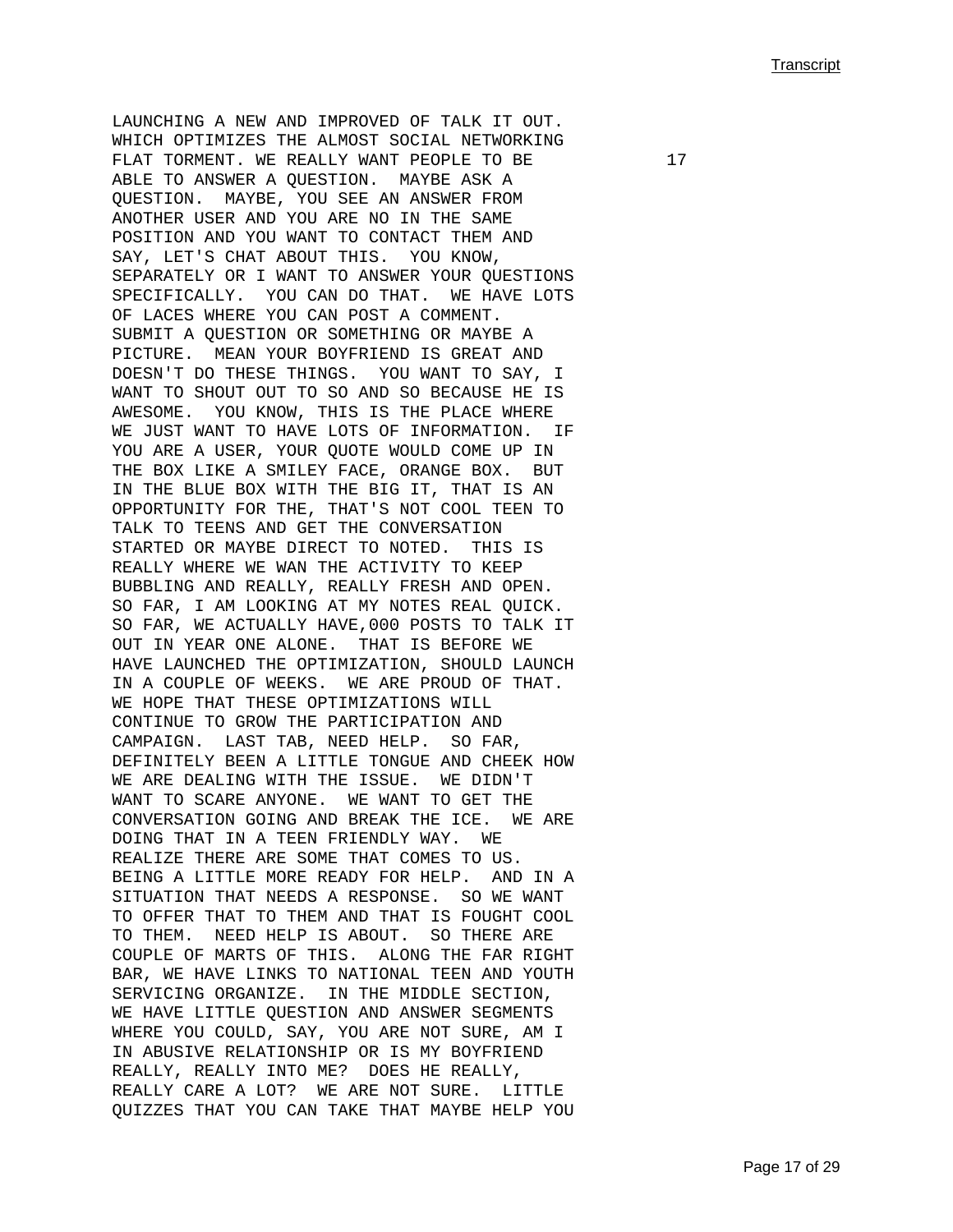FEEL, YOU KNOW, FIGURE OUT HOW YOU ARE  $18$ FEELING ABOUT IT. AND GIVE YOU SOME IDEAS WHAT YOU CAN DO. WE HAVE DIFFERENT PDF DOCUMENTS THAT YOU CAN DOWNLOAD ABOUT HOW TO BE SAFE AND TECH SAVVY AS A TEENAGER NOW. THAT IS KIND OF WHERE YOUR LIFE IS. OR, HOW TO JUST BE SAFE IN A RELATIONSHIP. WE HAVE GOTTEN QUITE A FEW DOWNLOADS OF THOSE PIECES OF INFORMATION AND WE ARE REALLY REALLY EXCITED ABOUT THAT. THE MAIN PART OF THIS AREA IS, A CHAT FUNCTION THAT LINKS DIRECTLY TO THE NATIONAL TEEN DATING ABUSE HELP LINE. WHENEVER THEY ARE, THEIR CHAT STAFF IS AVAILABLE, THE LITTLE ORANGE LIVE CHAT BUBBLE WILL SAY, ON. SOMETIMES IT WILL BE OFF. MOST OF THE TIME IT IS ON. YOU CAN CLICK RIGHT ON THAT AND IMMEDIATELY GET CONNECTED WITH A STAFFER FROM THE NATIONAL HELP LINE. IT IS COMPLETELY ANONYMOUS. YOU JUST COME IN AS A CHAT NUMBER. NOTHING ABOUT YOUR NAME AND YOU CAN JUST TALK TO SOMEONE AND GET SOME HELP. SO, WE ARE REALLY, REALLY GRATEFUL AND HAPPY FOR THAT COLLABORATION WITH THEM. AND, IN FACT, I HAVE A LITTLE PIECE OF NEWS ON THAT. 2009, FIRST YEAR OF THE CAMPAIGN, THAT IS NOT FULLY GENERATED. 3,000 DIRECT CHATS WITH THE HELP LINE. THAT BASICALLY MAKES UP 25 PERSON OF THEIR TOLD CHATS FOR 2009. SO WE REALLY FEEL LIKE WE HAVE REACHED SOME TEENS THAT NEEDED HELP THAT MAYBE NOT HAVE BEEN REACHED BEFORE. AND WE ARE REALLY, REALLY PROUD OF THAT. THIS NEXT SLIDE, GET THIS A LITTLE AWAY FROM THE WEB SITE MANY AND THAT IS BECAUSE YOU ARE TALKING TO TEENS AND, YOU KNOW, SOMEONE AT THE LAST WEBINAR THAT WE HAD EARLIER WAS LIKE, HOW DO I GET THE TEENS THAT AREN'T IN THE YOUTH ORGANIZATIONS ALREADY? AND THERE WERE A LOT OF, YOU KNOW, SHARED ANSWERS AND STUFF. I TOWN THAT REALLY INTERESTING TO READ ON THE CHAT. WHAT WE FOUND, YOU GUYS, YOU ARE THERE EVERY DAY. YOU WORK IN THE FIELD. WHAT WE FOUND, LIVING IN OUR WORLD, IT IS THAT WE HAVE TO GET OUT THERE. WE HAVE TO TOUCH THESE TEENS DIRECTLY. AND TALK TO THEM AS BEST AS WE CAN IN THEIR WORLD. WE HAVE TO GO WHERE THEY ARE. WHAT WE DID WAS, WE HAD TWO DIFFERENT EFFORTS THIS SUMMER. ONE WAS A SPONSORSHIP OF TOWER. GROUP 1 OF THE CONCERT. BASICALLY, THE TECH SAVVY, COOL, VIDEO GAMES THAT WERE DESIGNED SPECIFICALLY FOR THAT, THAT'S NOT 19 COOL TO SORT OF REP OUR MESSAGE. WE HAVE HAD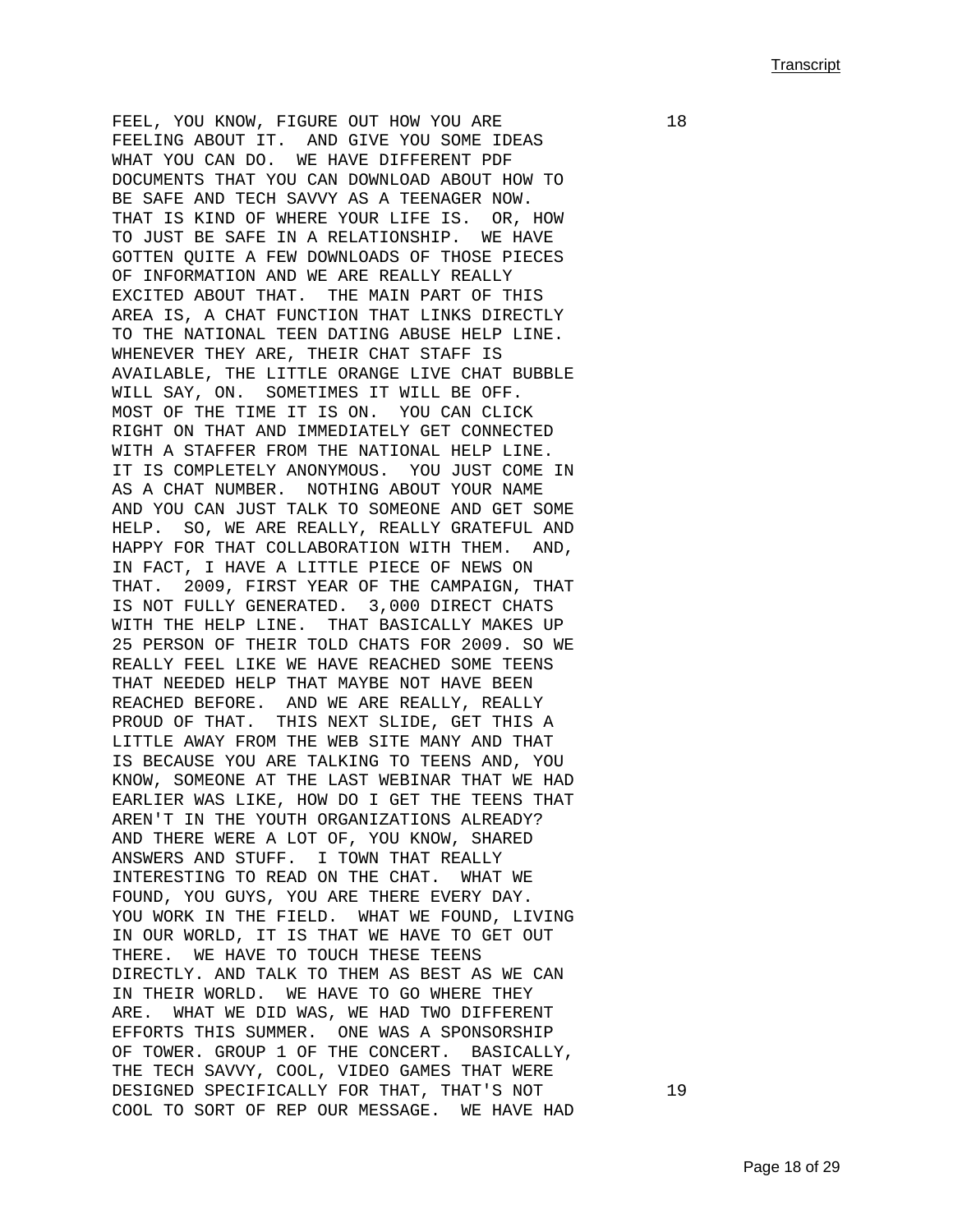IT SHIRT GIVE AWAYS AND LOTS OF DIFFERENT GAMES. AND, WE REALLY GOT KIDS INVOLVED. IN THE CAMPAIGN. WE ALSO DID INTERRUPTED STUNTS IN LOS ANGELES AND NEW YORK CITY. WHERE WE TRAINED AMBASSADORS FOR THE CAMPAIGN AND THEY SORT OF WENT TO PLACES THAT WERE CROWDED WITH TEENS AND VERY ACTIVE AND THEY SORT OF PRESENTED OUR MESSAGE IN A WAY THAT WAS INTRIGUING. YOU DIDN'T REALLY KNOW WHAT THEY WERE TALKING ABOUT AND SORT OF THOUGHT YOU WERE EAVESDROPPING UNTIL THEY REVEALED THEY WERE REPRESENTING, THAT'S NOT COOL.COM AND GOT TO TALK TO ALL OF THE TEENS. WE LEARNED SO MUCH WE MADE SO MANY CONNECTIONS WITH THE TEENS. THAT PROPELS US IN TERMS OF NETWORKING UNIVERSE BY MEETING THE TEENS WE HAVE GOTTEN AMAZING FAN BASE AND FOLLOWERS AND TWITTER. LOTS OF ACTIVITY THERE. WE ARE REALLY REALLY PROUD OF THAT. THAT IS BILL SPECIFICALLY FOR ORGANIZING MUCH WE ARE HOPING THAT YOU COULD USE THEM AND REPURPOSE THEM TO GET IN TOUCH WITH TEENS IN YOUR AREA. SO, I GUESS WITH THAT, I THINK DAVID WANTS TO POSE A QUESTION. BELINDA WILL TAKE IT OVER AND EXPLAIN THESE TOOLS IN GREATER DETAIL. WE HOPE IT WILL BE HELPFUL FOR YOU. DAVID ARE YOU THERE DID. NEW SPEAKER: I PUT MY PHONE ON MUTE. I WAS TALKING. NO ONE COULD HEAR ME. I HAVE NOW POSED A QUESTION THAT I WOULD LIKE TO GET FOR YOUR AUDIENCE. TALK ABOUT SOCIAL MARKETING AND HOW PEOPLE HAVE USED THE NET. NOT COOL CAMPAIGN. OBVIOUSLY KELLY FROM IDAHO HAS ALREADY SHARED ABOUT HER WORK AND MANY PEOPLE ARE ASKING RELATED TO THIS. SO, TALK ABOUT WHAT YOUR EXPERIENCES ARE OF USING SOCIAL MARKETING AND HAVING NOT COOL. LET'S GET A LITTLE BET OF SENSE OF WHO IS IN THE AUDIENCE. A LOT OF GREAT QUESTIONS OUT THERE. GO IN TEXT CHAT. WE KNOW THAT A LOT OF PEOPLE HAVE DONE REALLY INTERESTING WORK. SO, SOMEONE TALK TO STUDENTS ABOUT SOCIAL MARKETING. THEY HAVE A LINK ON WEB SITE AND FACEBOOK. AND, QUITE A FEW PEOPLE ARE DOING FACEBOOK. REACHING TEENS THROUGH FACEBOOK. SLOWLY. SOME PEOPLE ARE NOW GETTING READY TO DO THIS FOR UPCOMING SUMMIT. REBECCA WILL BE DOING THAT. AND, FACEBOOK, SAYS IT LOOKS AWESOME AND GETTING READY TO DO THAT. AND 20 SARA, TEASE BOOK AND TWITTER. AND, SO JANE TALKS ABOUT HOW THERE IS A CAMPAIGN THAT, THAT'S NOT COOL... YET.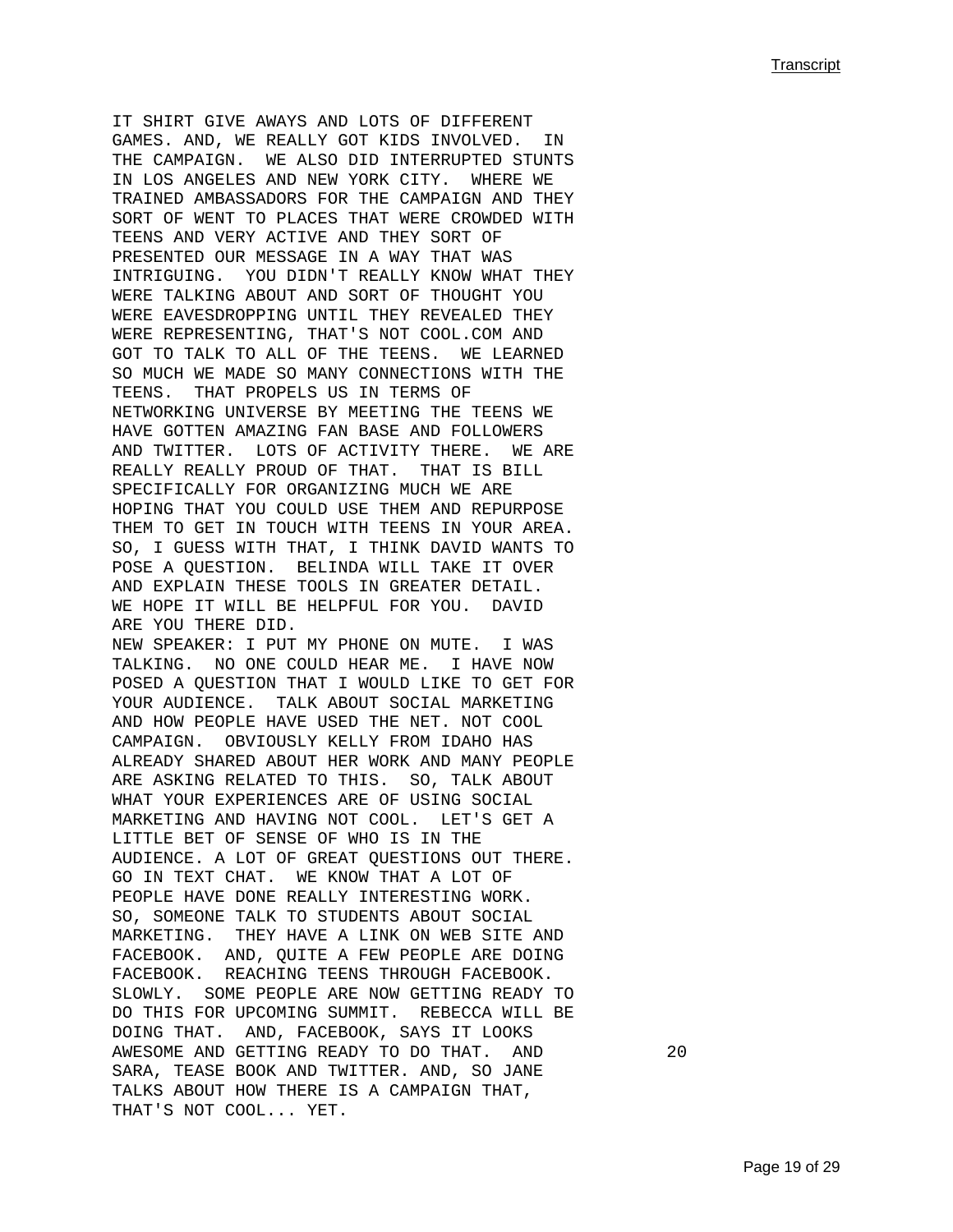NEW SPEAKER: DAVID ON THAT NOTE, I AM GOING TO JUMP IN HERE TO TALK A LITTLE BIT ABOUT OUR BRAND NEW TOOLS WEB SITE. HI, EVERYONE MANY I'M BELINDA, I WORK HERE AT THE FUND. I AM REALLY, REALLY EXCITED TO TALK TO YOU TODAY ABOUT THIS NEW TOOL THAT WE HAVE MADE AND CREATED, SPECIFICALLY FOR YOU. WHEN I SAY YOU, I MEAN THOSE WHO ARE WORKING DIRECTLY WITH YOUTH WHO ARE ADVOCATES, WHO ARE WORKING IN CLASSROOMS AND COMMUNITY SEASONERS AND WHO ARE COMMUNITY ORGANIZERS. WE ARE REALLY, REALLY EXCITED TO SEE WHAT YOU CAN DO WITH DIMP CAMPAIGN ELMS. SO, I'M GOING TO PREFACE BY SAY, YOU KNOW, WE LAUNCHED THE CAMPAIGN IN JANUARY 2009. AND, YOU KNOW, WE HAD A STRATEGY AND CERTAIN MARKETING TACTICS THAT WE PLAN TO USE AND KIND OF LOOKED AT 2009 AS A TEST RUN. AND A WAY OF KIND OF SORTING THINGS OUT, FORMING SOME BEST PRACTICES AND PULLING THOSE LEARNINGS TO IN A WAY THAT WOULD HELP BENEFIT EVERYBODY EL. SO WE ARE HOPING THAT YOU WILL ALL BE ABLE TO TAKE A CERTAIN THINGS AWAY FROM THE WEBINAR AND THEN, HAVE THEM ANSWER YOUR QUESTIONS AND ALSO GET CREATIVE IDEAS. SO, IF YOU WILL CHECK OUT THE URL, THAT IS NOT COOL.COM/TOOLS, THIS IS WHERE WE ARE GOING TO BE HOUSING OUR TOOLS WEB SITE. WE WILL HAVE LOTS OF DIFFERENT THINGS AVAILABLE TO YOU. REALLY EXCITED. THIS IS EASY AND USER FRIENDLY WAY FOR ALL OF YOU TO OBTAIN OUR CAMPAIGN RESOURCES. WE HAVE STYLES, CALLOUT CARD, POSTER, PSAs. ALSO THE RESEARCH AND BACK GROUND INFORMATION WE USE TO SHAPE THE CAMPAIGN TO PRIOR TO LAUNCH. ALSO, SOME OF THE TAKE AWAYS THAT WE GATHERED FROM RESEARCH DURING THE MIDDLE OF THE CAMPAIGN. HERE IS A SCREEN OF THE TOOL'S WEB SITE. I'M HOPING THAT ALL OF YOU WILL TAKE SOME TIME AFTER THE WEBINAR TO VISIT THE SITE, CREATE A USER NAME, LOG IN AND CLICK THROUGH ALL OF THE DIFFERENT TABS TO CHECK OUT THE DIFFERENT ITEMS THAT WE HAVE HERE. WE ARE GOING TO FOCUS ON A FEW DIFFERENT ELMS EVER THE WEB SITE RIGHT NOW. AND I WANT TO LET YOU KNOW, THERE IS A LOT MORE AVAILABLE. PLEASE TAKE THE TIME TO VISIT. I'M GOING TO START OUT 21 WITH SOME OF OUR PUBLIC SERVICE AWARENESS ITEMS. AND HOW THEY CAN BE USED SPECIFICALLY OUR TV AND OUR RADIO PSAs. WE HAVE ONE TV SPOT, TEXT-AL HARASSMENT AND ANGRY ROBOT AND EXCUSES, EXCUSES. ON THE CAMPAIGN TOOLS WEB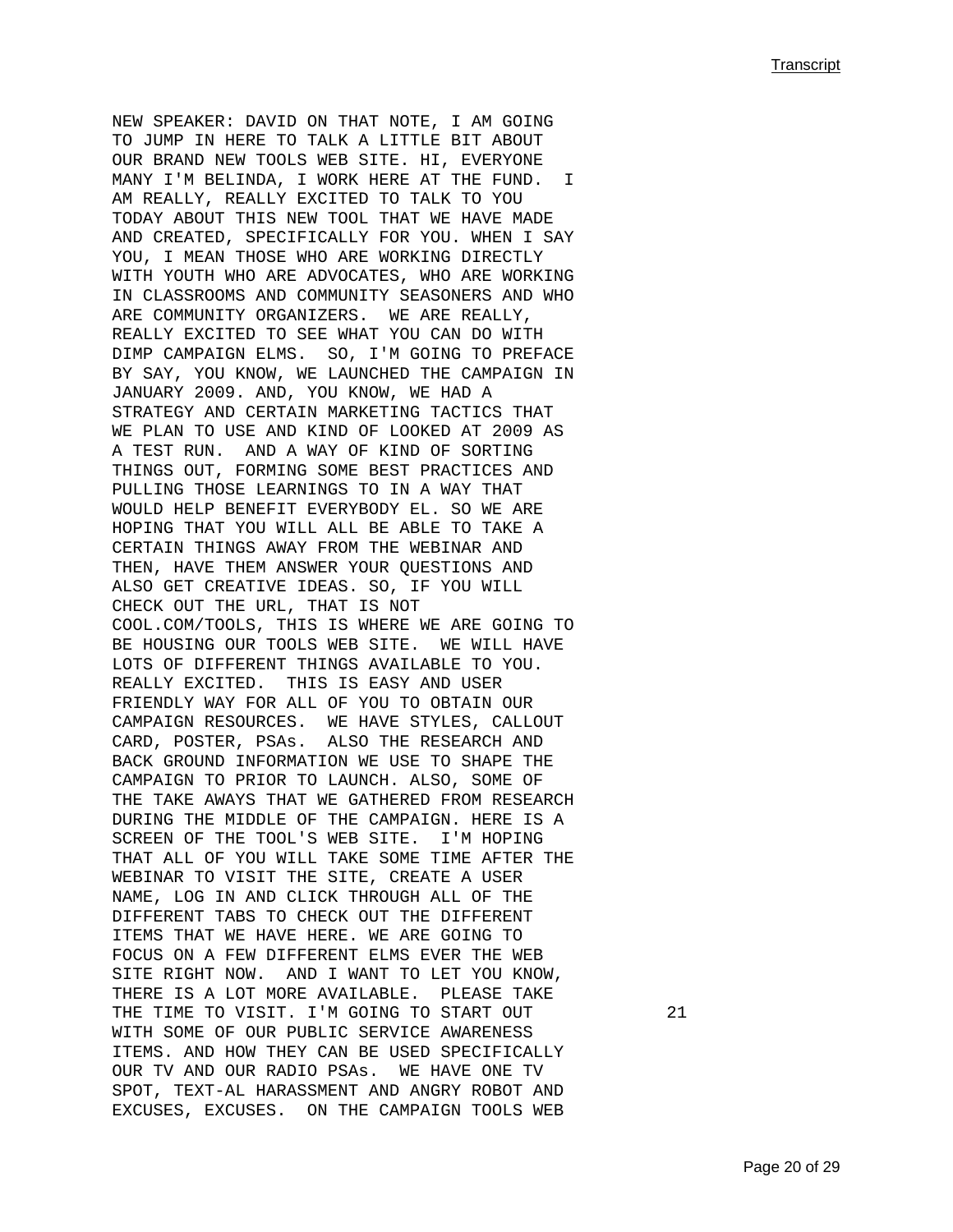SITE, YOU WILL BE ABLE TO DOWNLOAD THE PSAs THEMSELVES AS WELL AS GET INFORMATION TO CONTACT PSA DIRECTOR AND WORK WITH THEM TO PUT THE PSA UP ON THE MEDIA SPACE IN YOUR COMMUNITY. SOME OF YOU MAY KNOW THAT THE FAMILY VIOLENCE PREVENTION FUND IS THE NATIONAL PROGRAM OFFICE FOR THE ROBERT WOODS JOHNSON FOUNDATION START STRONG INITIATIVE. INITIATIVE CONSISTENT 11 SITES SPREAD ACROSS THE COUNTRY AND WE HAVE WORKED WITH THEM TO GIVE THEM A LITTLE BET OF A SNEAK PEEK AT OUR MATERIALS. THEY ARE HAPPY TO SHARE WITH ALL OF YOU TODAY, SOME OF THE WAYS THAT THEY ARE USE THEM ON THE GROUND. I AM HOPING THAT THESE EXAMPLES WILL PROVIDE A LITTLE BET OF INSPIRATION AND GET THOSE CREATIVE JUICE FLOWING. START STRONG OAKLAND, THEY ARE PLANNING TO DO AN ANTI-VIOLENCE YOUTH POETRY SLAM. AND THEY ARE USING THEIR RELATIONSHIPS WITH THE LOCAL RADIO STATIONS IN OUR COMMUNITY TO ADVERTISE POETRY SLAM AND SECURE DONATE THE MEDIA TIME FOR THE THAT'S NOT COOL PSA. MOVING FORWARD, WE ALSO HAVE THE OUTDOOR POSTERS. TWO EXAMPLES OF THE MONEY THAT WE DO HAVE AVAILABLE. YOU CAN DOWNLOAD THESE FILES AND PRINT THEM ON THEIR OWN AND USE THEM IN THEIR COMMUNITY TO RAISE AWARENESS ABOUT THE ISSUE. START STRONG INDIANAPOLIS IS PLANNING TO PUT THEM IN MOVIE THEATRES AND IN SCHOOLS AND MALLS AND OTHER KINDS OF YOUTH HOT SPOTS. TO RAISE AWARENESS ABOUT THE CAMPAIGN. WE ALSO HEARD FROM AN ADVOCATE NAMED STEVEN MACARTHUR IN VERMONT AND HE PRINTED OUT THE CALLOUT CARDS AN GENERATE AWARENESS AND HEALTH FAIRS AND DIFFERENT SCHOOL DISPLAYS IN THE COMMUNITY. NOW, I NOTICED IN THE CHAT THAT SOME OF YOU WERE ASKING ABOUT THE INTERRUPTIVE STUNTS AND, THEY ARE PART OF THE DEMONSTRATION ELEMENT OF THE CAMPAIGN. IN THE SUMMER, WE PARTNERED WITH A REALLY GREAT MARKETING EXPERT AGENCY CALLED GORILLA TACTICS MEDIA. WE FORMED THESE KIND OF SCRIPTS THAT WERE CAREFULLY CRAFTED AND PRACTICED BY OUR ACTORS. BUT THEY WERE ALL CREATED TO LOOK SPONTANEOUS. AND, 22 LOOK LIKE A SITUATION UNFOLDING IN PUBLIC BETWEEN TWO TEENAGERS. THE IDEA WAS THAT THEY WOULD LURE IN AND ENGAGE IN AUDIENCE AND REALLY GRAB PEOPLE'S ATTENTION. BRING THEM INTO THE DRAMA OF THE MOMENT. AND THEN, REVEAL THEMSELVES AS THAT IS AMBASSADORS AND HAVE THE OPPORTUNITY TO ENGAGE FACE-TO-FACE,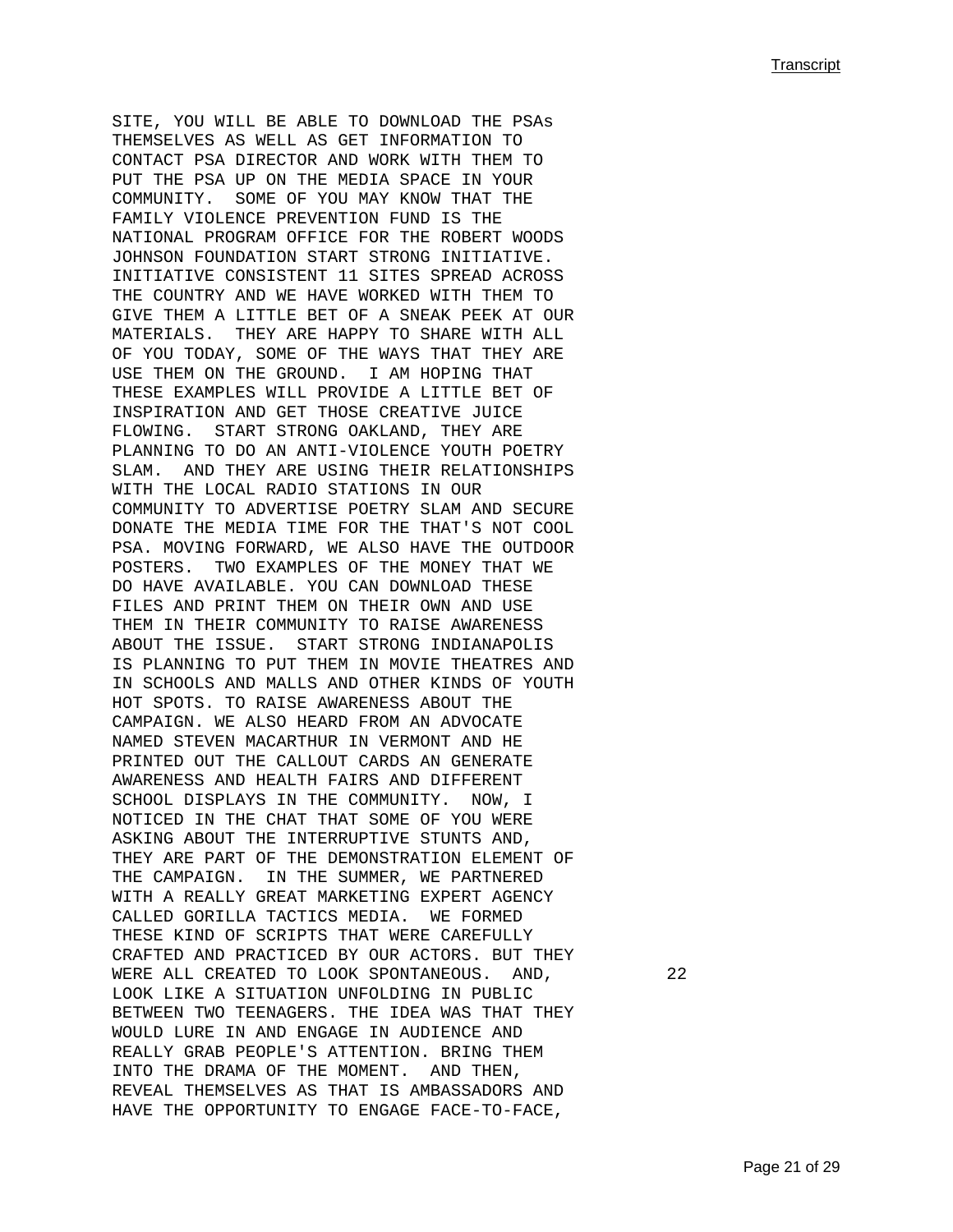ONE ON ONE TO TALK ABOUT THE CAMPAIGN. WE HAVE HEARD, INTERRUPTIVE COMMUNITY CENTERS IN THE MIDDLE SCHOOL CAMPUSES. A LOT OF OTHER WAYS TO DO IT. WHETHER IN SCHOOL CAFETERIA OR SCHOOL CAFETERIA. MAY NOT BE INTERRUPTED. I THINK STILL PROVE USEFUL FOR YOU. NEW SPEAKER: RIGHT HERE, WE HAVE OUR DIGITAL THEME FLYERS. THESE WERE CREATED TO THE WARP TOUR. I DON'T KNOW IF ANY OF YOU HAVE BEEN TO ONE OF THE WARP CONCERTS. THOUSANDS AND THOUSANDS OF PEOPLE IN ONE AREA. A GREAT WAY TO ENGAGE IN AUDIENCE. WE USE THESE FLYERS TO APPROACH PEOPLE IN THE CROWD, GET THEM TO COME TO OUR BOOTH. START A CONVERSATION. BUT THEY CAN BE USED IN A LOT OF DIFFERENT WAYS AND GET CREATIVE HERE. START SHOWING,S. >>IN, USING THESE FLYERS. AND PUTTING THEIR INFORMATION, THEIR SAFE PLACE INFORMATION ON TO THE BACK AND DISTRIBUTING THEM AT DIFFERENT TEEN DATING AND ABUSIVE TEENS THAT THEY HAVE PLANNED. AND LASTLY, THIS IS HOT TOPIC AND LAST WEBINAR WE HAVE. I NOTICED THAT THERE IS SOME QUESTIONS IN THE CHAT ABOUT SOCIAL NETWORKING AND DAVID HAS MENTIONED IT. SOCIAL NETWORKING IS A REALLY KEY COMPONENT OF THE CAMPAIGN. BUT WE DO KNOW THAT IT IS A LITTLE BET OF A SCARY TOPIC. IT CAN BE A LITTLE BIT INTIMIDATING AT FIRST. AS SOMETHING TO TAKE ON. THERE IS A QUESTION OF HOW DO WE MODERATE THE CONVERSATIONS AND HOW TO MONITOR THEM AND WHO IS YOUR FRIEND ON FACEBOOK. CAN WE EVEN DO IT? WE HEARD FROM AGENCIES THAT THEY WANT TO CREATE FACEBOOK PAGES. THEY CANNOT GET TO THE PORT OF THE AGENCY TO DO SO. WE KIND OF WENT IN AND TRIED TO GATHER AS MUCH INFORMATION AS WE COULD. WHAT WE FOUND DURING THE RESEARCH IS THAT THIS BEING A DIGITAL CAMPAIGN WE HAD TO COMMUNICATE WITH TEENS IN A DIGITAL WAY. AND IT WAS IMPERATIVE THAT WE USE SOCIAL NETWORKING SITES TO ENGAGE THEM ON-LINE TO CONTINUE CONVERSATIONS TO TAKE THE CONVERSATION OFF OF THAT, THAT'S NOT 23 COOL.COM. TO SHARE THAT WITH THEIR FRIENDS. IT IS A REALLY GREAT MARKETING TECHNIQUE. WE ARE USING THAT, THE BEST THAT WE CAN. SO, WE HAVE MYSPACE PAGE, FACEBOOK PAGE, TWITTER, FLICKER. FACEBOOK HAS BEEN SUCCESSFUL. WE HAVE HAD, YOU KNOW, WE ARE STILL WORKING ON, GROWING PRESENCE ON MY SPACE AND TRICKER. WE HAD A BLOG FOR IT. WHICH IS SUCCESSFUL. ON THE CAMPAIGN TOOLS WEB SITE, WE HAVE INCLUDED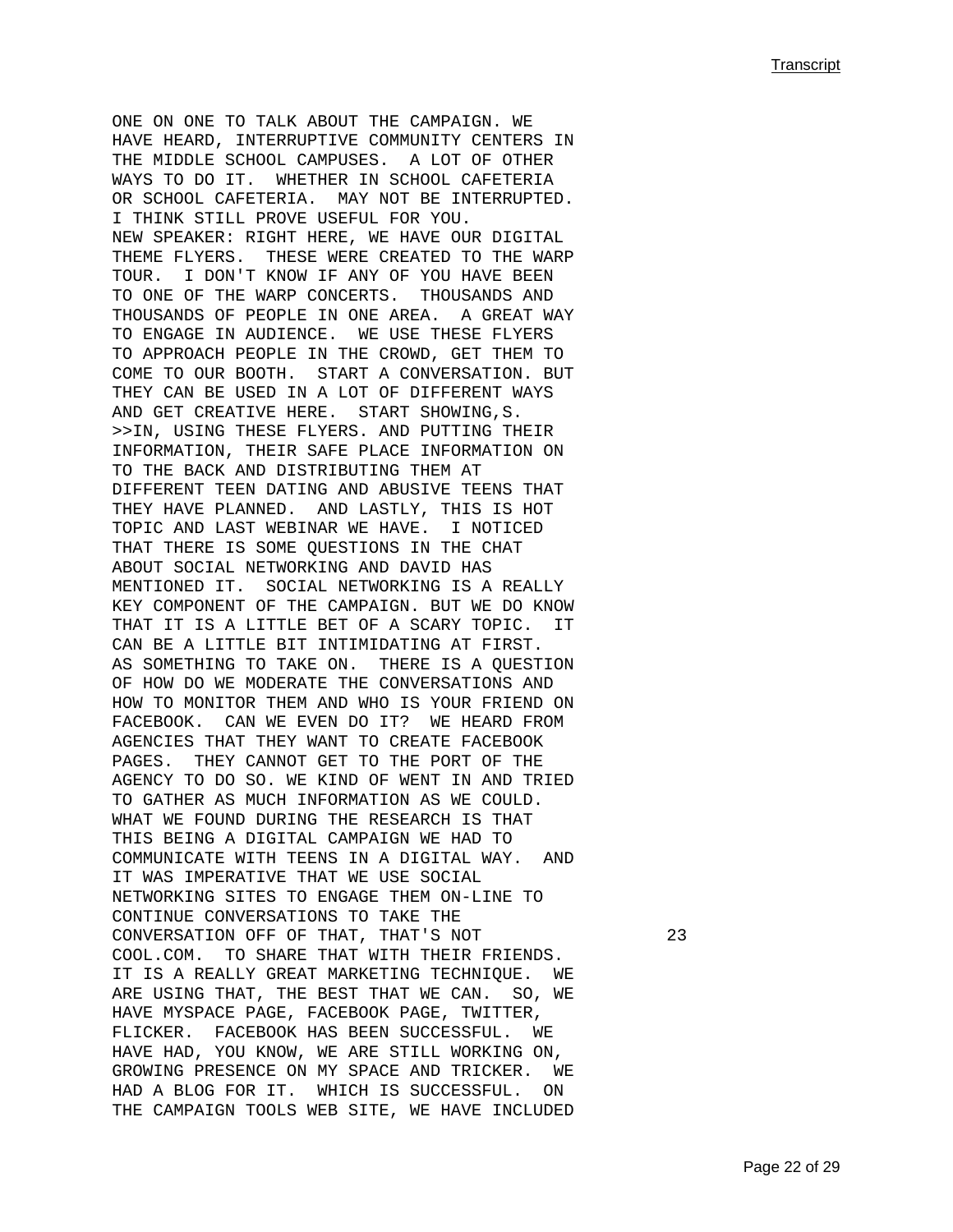A SOCIAL MEDIA GUIDE. AND IT HAS GENERAL BEST PRACTICES FOR BUILDING A SOCIAL NETWORKING PAGE. KIND OF TIPS AN GUIDELINES AS WELL AS INFORMATION ABOUT HOW YOU CAN BUILD YOU'RE OWN LOCAL. THAT IS NOT COOL PAGE. SO, LET'S SAY YOU ARE IN, I DON'T KNOW, KANSAS CITY. YOU WANT TO BUILD KANSAS CITY THAT'S NOT COOL FACEBOOK PAGE. WE HAVE ALL OF THE INFORMATION IN THERE TO GO AHEAD AND DO SO AND CONNECT BACK TO OUR LARGER CAMPAIGN PAGE. THIS IS REALLY COMPETING. AND I KNOW THAT TIME WE WERE HOPING TO BE ABLE TO TAKE A LOT AWAY FROM THAT. LASTLY, I WANT TO USE THIS OPPORTUNITY TO REALLY JUST BRING ATTENTION TO SOMETHING THAT WE ARE EXCITED ABOUT. IN, YOU KNOW, IT IS FEBRUARY, IT IS NATIONAL TEEN DATING VIOLENCE AWARENESS PREVENTION MONTH NOW THAT IT IS A MONTH WE CAN SAY THAT. THE FIRST WEEK OF THE MONTH, WE ARE GOING TO BE LAUNCHING OUR FIRST EVER CALL-UP CARD CONTEST. WE HAVE PARTNERED WITH THE NATIONAL LEAGUE PLAYERS ASSOCIATION TO GIVE SOME REALLY, REALLY GREAT RICES AND WONDERFUL TOON FOR THE AGES OF 01-18. WE ARE ASKING TEENS TO DESIGN AND CREATE THEIR OWN VERSION OF A CALLOUT CARD AND SUBMIT IT. ONE OF THE WINNERS, WE'LL HAVE A CHANCE TO ATTEND THE NFL PLAYERS ASSOCIATION LAYERS GALA IN WASHINGTON DC AND APRIL. IT IS A VERY EXCITING OPPORTUNITY. WE ARE HOPING THAT THIS IS SOMETHING THAT WE CAN SHARE WITH THE TEENS YOU WORK WITH. SOMETHING TO GET THEM EXCITED ABOUT NATIONAL TEEN DATING VIOLENCE AWARENESS AND PREVENTION MONTH. AND ALSO GET THE CONVERSATION STARTED. THE WEB SITE THAT WE ARE GOING TO BE HAVING THIS ON, WHICH YOU'LL NOTICE HAS, YOU URL, THAT'S NOT COOL.COM. YOU WILL SEE THE USERS SUBMISSIONS, CHECK OUT WHAT OTHERS HAVE BEEN. TEENS WILL BE ABLE TO SHARE WHAT THEY HAVE DONE WITH THEIR FRIENDS. REALLY, REALLY 24 EXCITING MUCH WE HOPE THAT ALL OF YOU CAN GET YOUR YOUTHS TO PARTICIPATE. ON THAT THOUGHT, I THINK THAT DAVID WOULD LIKE TO ASK YOU ALL THIS QUESTION. DAVID, I'LL HAND IT TO YOU. NEW SPEAKER: GREAT. CAN YOU TALK ABOUT AFTER LISTENING TO WHAT BELINDA TALKED ABOUT, LINDA AND AUDREY AND BRIAN, WHAT ELEMENTS OF THE, THAT'S NOT COOL CAMPAIGN, WOULD WORK THE BEST IN YOUR COMMUNITY. IF YOU CAN REFLECT HOW YOU WOULD IMPLEMENT THEM, LET'S GET A SENSE OF WHAT IS IN THERE. AND IF YOU HAVE A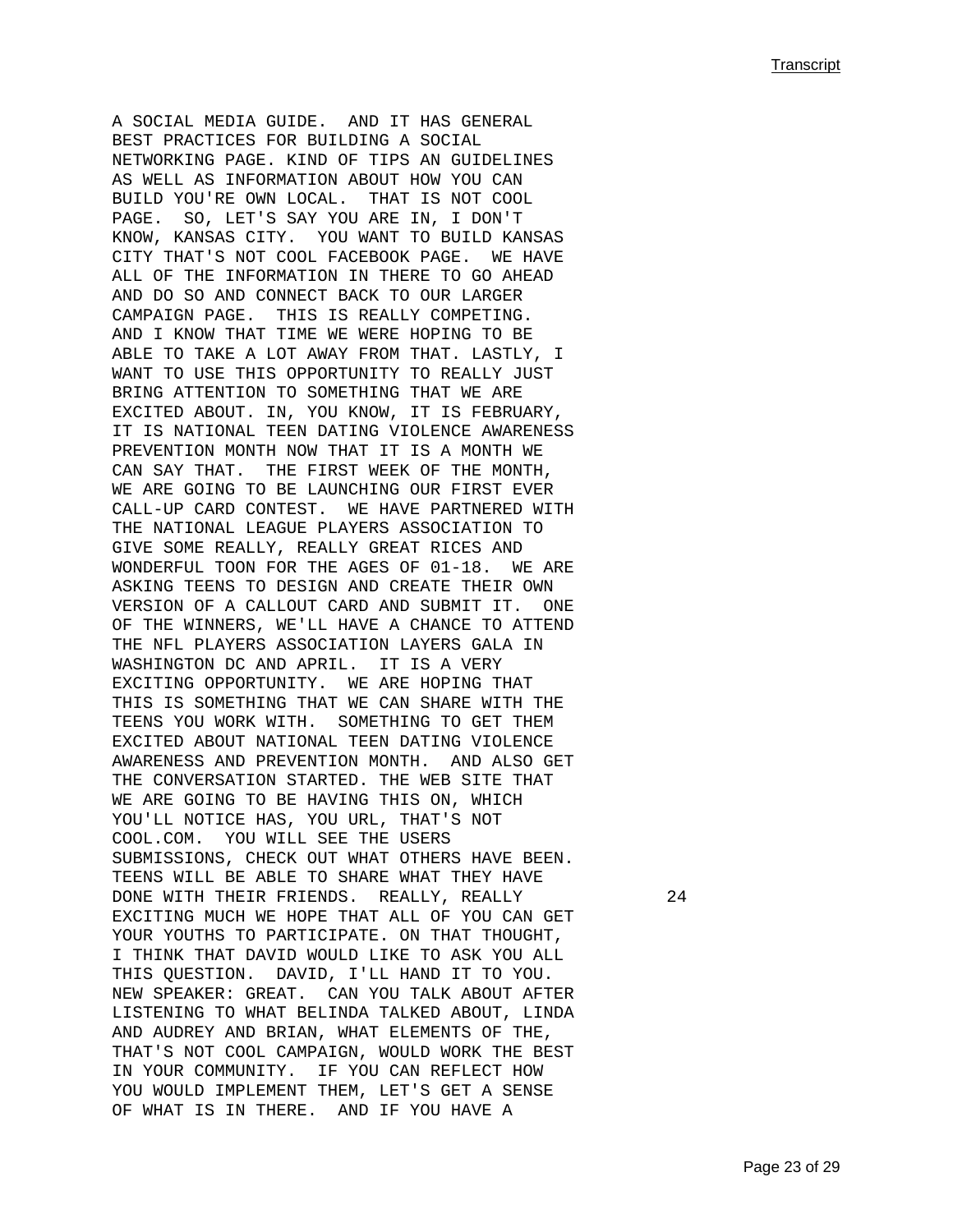QUESTION THAT YOU WANT TO ASK, THIS IS THE TIME TO RAISE YOUR HAND AND, I AM GOING TO LOWER YOUR HAND, I DIDN'T KNOW IF YOU INTENDED TO ANSWER A QUESTION OR NOT, IF YOU DID, YOU CAN RAISE IT AGAIN. RAISE YOUR HAND IF YOU HAVE A QUESTION. A COUPLE OF MINUTES TO HAVE THOSE QUESTIONS. NEW SPEAKER: YEP. NEW SPEAKER: IF KELLY IS WILLING TO SPEAK, WE'LL DO THAT. OPERATOR, YOU OPENED --NEW SPEAKER: YES. NEW SPEAKER: MARY JOHNSON AND MICHELLE. NEW SPEAKER: AND JUST BEFORE THAT -- NEW SPEAKER: PRESS STAR ONE. NEW SPEAKER: JUST BEFORE THAT, THINKING OF WHAT ELEMENTS OF THE CAMPAIGN CAN BE USED, WE MENTIONED THIS ON THE LAST WEBINAR AS WELL, WE UNDERSTAND ON THE HEELS OF WHAT BELINDA IS TALKING ABOUT, SO MANY ELEMENTS INVOLVED IN THIS CAMPAIGN. SO MANY TOOLS, RIGHT? THEY ARE AT YOUR DISPOSAL ON THE WEB SITE. THAT IS NOT COOL.COM/TOOLS W THAT SAID, TOO, JUST REMEMBER, THERE WAS A LOT OF PLANNING THAT WEN INTO THIS INITIATIVE AND THIS CAMPAIGN. AND, WE TOO NEED TO WALK BEFORE, WE HAVE TO WALK BEFORE WE RAN. AND SO, YOU KNOW, LET'S JUST KNOW THAT LOOK AT THE ELMS AND BE AWARE, AND SEE WHERE YOU CAN ENTER INTO ENGAGING YOUR YOUTH WITH WHATEVER TOOLS RIGHT NOW THAT YOU ARE HOST FAMILIAR WITH. THE TOOLS WEB SITE AND US AS WELL, WE ARE THERE TO HELP YOU. KIND OF MOVE YOUR UNDERSTANDING AND YOUR YOUTH OF THE TOOLS ON THROUGHOUT THE REST OF THE YEAR OR EVEN INTO 2011. JUST KNOW THAT YOU DON'T HAVE TO TAKE ALL OF THE DIFFERENT TOOLS AND USE THEM ALL OF THE SAME TIME. IT IS A LOT. IT IS A LOT TO DIGEST. NEW SPEAKER: GREAT. I SEE WE HAVE SEVERAL QUESTIONS. TOMORROW, TAMARA JOHNSON, 25 MICHELLE SMITH, PRESS STAR 1. AND, OPERATOR, DO YOU HAVE A SPEAKER? A PHONE LINE OPEN? NEW SPEAKER: I DO. WE HAVE MISS JOHNSON. NEW SPEAKER: HI, TAMARA JOHNSON. NEW SPEAKER: AM I THERE? >> YOU ARE HERE. WHAT IS YOUR QUESTION? NEW SPEAKER: MY QUESTION IS, I WAS LOOKING AT THE CONTEST, AND THEY WERE SAYING THAT THEY OPENED ON FEBRUARY 4. WHAT'S THE CLOSED DATE FOR THE CONTEST FOR, THAT'S NOT TOO COOL CARD? NEW SPEAKER: BELINDA, CAN YOU TAKE THAT? NEW SPEAKER: ABSOLUTELY. THAT IS A GREAT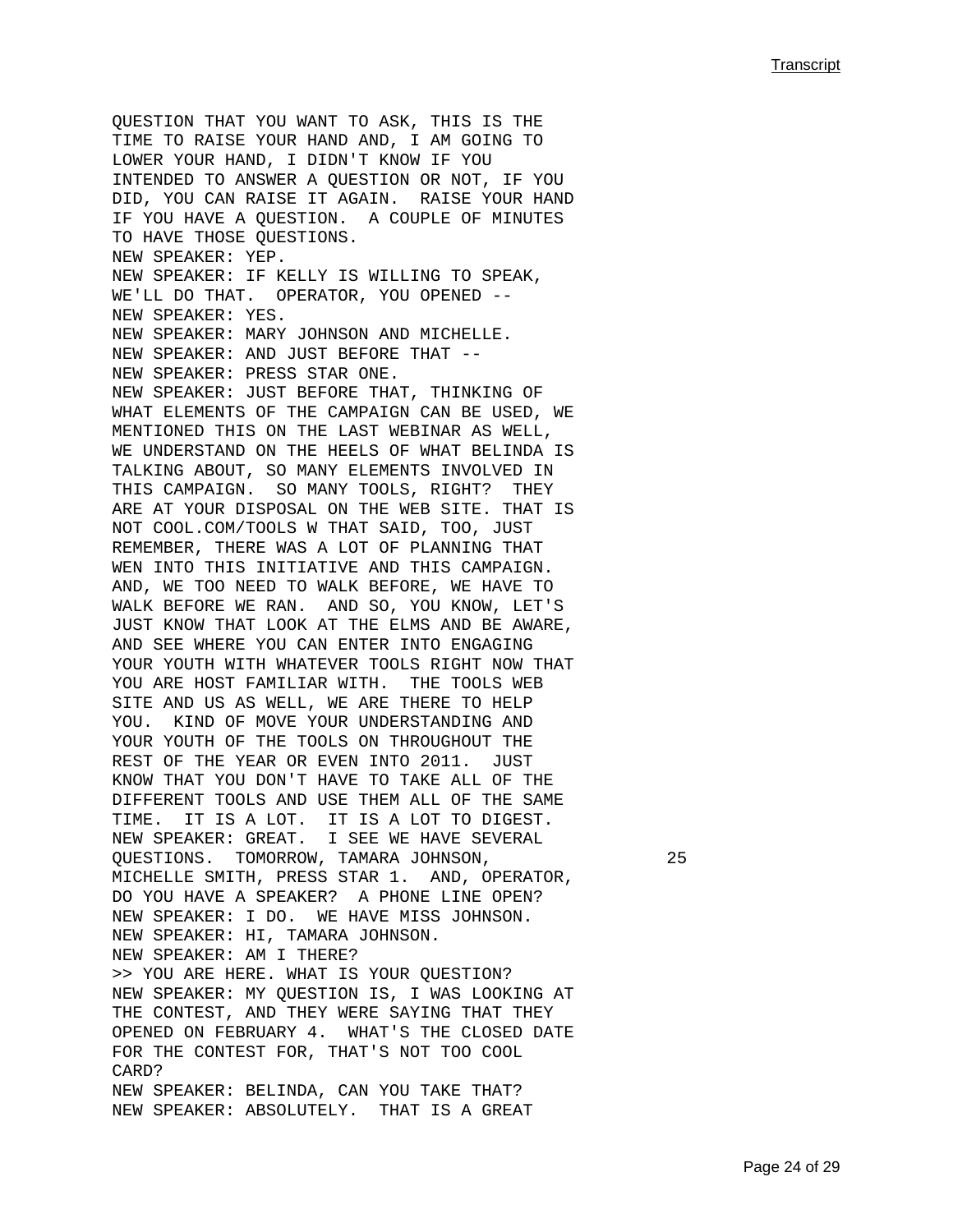QUESTION. THE CONTEST WILL RUN UNTIL MARCH 15. NEW SPEAKER: OKAY. THANK YOU. NEW SPEAKER: NO PROBLEM. NEW SPEAKER: THROUGHOUT THE CONTEST AND YOUTH WILL BE ABLE TO VIEW SUBMISSIONS AS THE CONTEST IS OPEN. BEGINNING FROM THE 4-15 WHERE THEY ARE ACTUALLY GOING TO COMMENT ON OTHER KIDS SUBMISSIONS ON WHETHER THEY LIKED THEM OR WHETHER THEY DON'T -- ESSENTIALLY WHETHER THEY LIKE THEM. AND KIND OF HELP INFLUENCE THE JUDGES SO TO SPEAK ON WHO SHOULD BE THE FINAL WINNERS. NEW SPEAKER: GREAT. DO WE HAVE ANOTHER LINE? OPERATOR. NEW SPEAKER: WE DO. NEW SPEAKER: HI, WHO IS ON -- WHOSE LINE DO WE HAVE? NEW SPEAKER: THIS IS MICHELLE. NEW SPEAKER: HI, MICHELLE. NEW SPEAKER: HI. WE WERE WONDERING IF THE CAMPAIGN ADDRESSED SAME SEX TEEN RELATIONSHIP VIOLENCE AND IF SO, HOW? NEW SPEAKER: WHO WANTS TO TAKE THAT? TALKING ABOUT SAME SEX RELATIONSHIPS. NEW SPEAKER: THE CAMPAIGN DOESN'T CALL OUT SPECIFICALLY SAME SEX RELATIONSHIPS, WHEREVER WE COULD AND CAN, WE HAVE USED KIND OF MORE NEUTRAL LANGUAGE AS FAR AS, IS YOUR BOYFRIEND OR IS YOUR GIRLFRIEND, IS YOUR BOYFRIEND OR GIRLFRIEND, YOU KNOW, ARE YOU EXPERIENCING THIS BETWEEN THE TWO OF THEM? BUT, THE VIDEOS THEMSELF DON'T NECESSARILY CALL THEM OUT. I WOULD SAY ON THE GROUND, THE INTERACTIVE STUNTS AND THE SCRIPTS THAT WE USED IN L.A. AND NEW YORK, THEY -- WE YOU'LL ACTUALLY DID HAVE SAME SEX SCENARIOS ON THE 26 GROUND. YOU WON'T NECESSARILY SEE THOSE PLAYED OUT ON THE WEB SITE. NEW SPEAKER: THANK YOU VERY MUCH. SARA AND DEBRA PLEASE PRESS STAR 1 ON YOUR PHONE. AND, OPERATOR. DO WE HAVE ANOTHER LINE. NEW SPEAKER: YES, WE DO HAVE ONE. NEW SPEAKER: OKAY. HELLO. NEW SPEAKER: IS THIS AURORA SARA? DRYSDALE? WE HAVE A PHONE LINE OPEN? NEW SPEAKER: WE DO MS. DRYSDALE CHECK YOUR MUTE FUNCTION. NEW SPEAKER: HELLO. NEW SPEAKER: OKAY. CAN YOU GUYS HEAR ME? I'M SORRY. NEW SPEAKER: YES, WE CAN.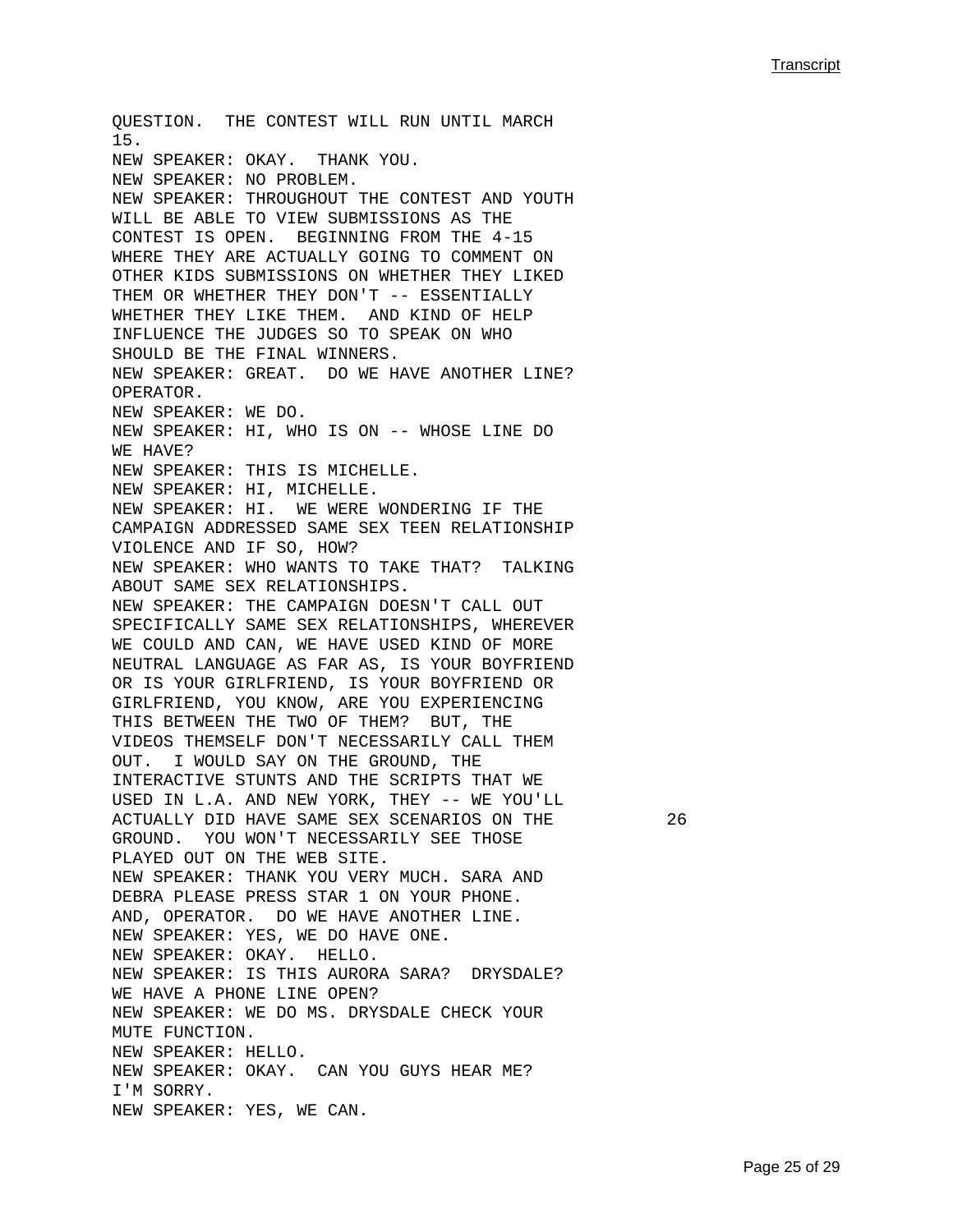NEW SPEAKER: OKAY. GREAT. SORRY. WE ARE ACTUALLY DOING OUR OWN EVENT HERE IN FLORENCE, OREGON AND WE ARE GOING TO HAVE BOOTHS SET UP. IS THERE A WAY THAT WE CAN GET, THAT'S NOT COOL BOOTH SET UP? YOU KNOW, WE HAVE THE EQUIPMENT. IF THERE IS A WAY THAT WE RUN THE PSAs AND RUN IT OUT. EACH BOOTH THAT WE HAVE IS SETTING UP FOR DIFFERENT THINGS AND THIS BOOTH WOULD BE PERFECT FOR CYBER BULLYING, DIGITAL? NEW SPEAKER: WHO CAN TAKE THAT? NEW SPEAKER: THIS IS SARA AND I CAN TAKE THIS ONE, DAVID. AURORA SARA, I LOVE YOUR PICTURE BY THE WAY. NEW SPEAKER: MY NEW GRANDSON. NEW SPEAKER: CONGRATULATIONS. NEW SPEAKER: THANK YOU. NEW SPEAKER: AND, YES, MY DIGITAL SPACE BOOTH IS AVAILABLE FOR LOCAL GROUPS TO USE. AND IT A LITTLE BIT COMPLICATED BECAUSE WE HAVE TO GET IT SHIPPED OUT TO YOU. NEW SPEAKER: YES. NEW SPEAKER: AND WE ALSO HAVE INSTRUCTIONS HOW TO SET IT UP AND RUN IT. THIS IS DEFINITELY POSSIBLE. SOMETHING WE WAN WANT TO MAKE SURE THAT EVERYONE IS AWARE OF. I WILL FOLLOW UP WITH YOU AFTERWARDS AND JUST START PLANNING THE PROCESS. FOR EVERYONE ELSE, THERE IS INFORMATION ON THE MY DIGITAL SPACE BOOTH IF YOU GO TO THE CAMPAIGN WEB SITE UNDER THE YOUTH ORGANIZING TASK. NEW SPEAKER: GREAT. THANK YOU VERY MUCH, SARA. DO WE HAVE ANOTHER PHONE LINE? NEW SPEAKER: WE DO. HI, IS THIS DEBRA? NEW SPEAKER: THIS IS DEBRA. CAN YOU HEAR ME? 27 NEW SPEAKER: HI, DEBRA. NEW SPEAKER: HI, HOW ARE YOU? MY QUESTION IS, DOES THE THAT'S NOT COOL CAMPAIGN ALSO EDUCATE TEENS ABOUT HOW TO SPEAK TO PARENTS AND/OR EDUCATORS IF THEY, FEEL THEY FEEL THEY ARE IN ABUSIVE RELATIONSHIP AND DOES IT PROVIDE RESOURCES IF THAT TEEN IS IN AN ABUSIVE RELATIONSHIP? NEW SPEAKER: WHO WANTS TO ANSWER THAT QUESTION? NEW SPEAKER: THIS IS SARA. I CAN ANSWER THAT ONE AGAIN. AND, YOU KNOW, TALKING TO ADULTS ISN'T SOMETHING THAT IS EXPLICITLY CALLED OUT ON THE SITE. WE KNOW THAT THIS IS AN IMPORTANT TOOL FOR TEENS TO HAVE. AND THERE IS A FEW PLACES IN THE NEED HELP SECTION WHERE WE RECOMMEND TALKING TO SOMEONE YOU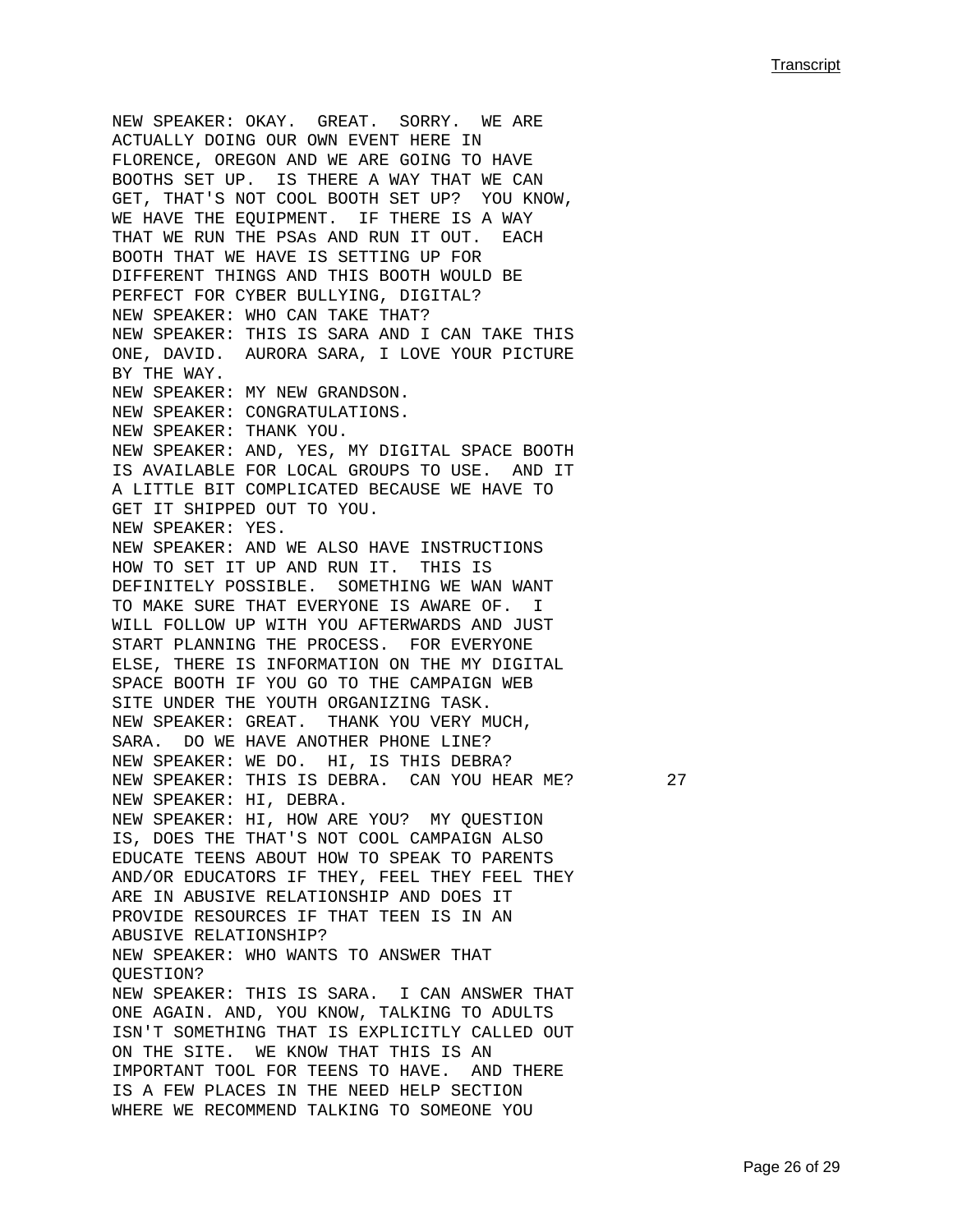TRUST, AN ADULT YOU TRUST. AND, OF COURSE, EXPERTS AT THE NATIONAL TEEN DATING ABUSE HELP LINE. I MENTIONED IT IN THE CHAT DISCUSSION, EARLIER ON, YOU KNOW, WE CAREFULLY MODERATE ALL OF THE POSTS THAT COME UP IN THE TALK IT OUT FORUM AND SO, WE PERSONALLY RESPOND TO EVERY POST WHERE A TEEN EXPLICITLY ASKS A QUESTION OR DESCRIBES THE SITUATION WHICH MIGHT BE POTENTIALLY ABUSIVE OR NEEDS SOME HELP. IN ALL OF THOSE INDIVIDUAL CONVERSATIONS WE ARE CONSTANTLY REFERRING TO LOCAL EXPERTS, THE NATIONAL HELP LINE AND ADULTS THEY TRUST. NEW SPEAKER: OKAY. GREAT. THANK YOU. NEW SPEAKER: GREAT. THANK YOU. DID WE WANT TO TRY TO GRAB KELLY FOR DASH. NEW SPEAKER: IS THAT? I SAW SOMEONE IN THE TEXT CHAT TRYING TO PUT HER ON THE SPOT. NEW SPEAKER: THAT WOULD BE GREAT. NEW SPEAKER: KELLY, IF YOU CAN PRESS STAR 1, KELLY MILLER. AND RATER, DO WE HAVE A PHONE LINE? NEW SPEAKER: WE DO. ONE MOMENT. NEW SPEAKER: YES, I'M HERE. HI, THIS IS KELLY. NEW SPEAKER: OH, YOU JUST DISAPPEARED FROM THE OTHER -- FROM THE LIST. HI, KELLY. NEW SPEAKER: I'M ON THE PHONE. NEW SPEAKER: THERE YOU ARE. YOU RAISED YOUR HAND. THAT IS WHY. NEW SPEAKER: OH, OKAY. NEW SPEAKER: ACTUALLY WE HAVE KELLY ON UPCOMING PREVENT KECK PODCAST VERY SOON. SO, 28 KELLY, CAN YOU SHARE A LITTLE BIT ABOUT THE EXPERIENCE OF HOW IN IDAHO YOU HAVE BEEN INTEGRATING, THAT'S NOT COOL. NEW SPEAKER: WELL, WE REALLY LOVE THE WEB SITE AND FOUND THAT THE VIDEOS, PARTICULARLY THE TWO SIDED STORIES AND SOME OF THE NEW YOUTUBE VIDEOS HAVE BEEN POPULAR. THROUGH SARA, WE HAVE A DVD BECAUSE WE HAD SOME PROBLEMS IN SOME SCHOOLS ACCESSING THE WEB SITE BECAUSE OF THEIR RESTRICTIONS ON THEIR OWN COMPUTERS TO SHOW A PORTION OF THE WEB SITE OR THE VIDEOS IN A SCHOOL PRESENTATION. BUT WE DEVELOPED A CURRICULUM THAT IS APPROPRIATE EITHER FOR SCHOOL HEALTH CLASSES OR YOUTH GROUPS, WE REALLY, WE HIGHLIGHT NOT ALL OF THE VIDEOS BUT JUST THAT ONE OR TWO TO GIVE THEM A TASTE FOR IT. AND KIND OF REALLY ENCOURAGED TEENS TO DRIVE THEM TO THE WEB SITE AND WE JUST STARTED THIS IN JANUARY. WE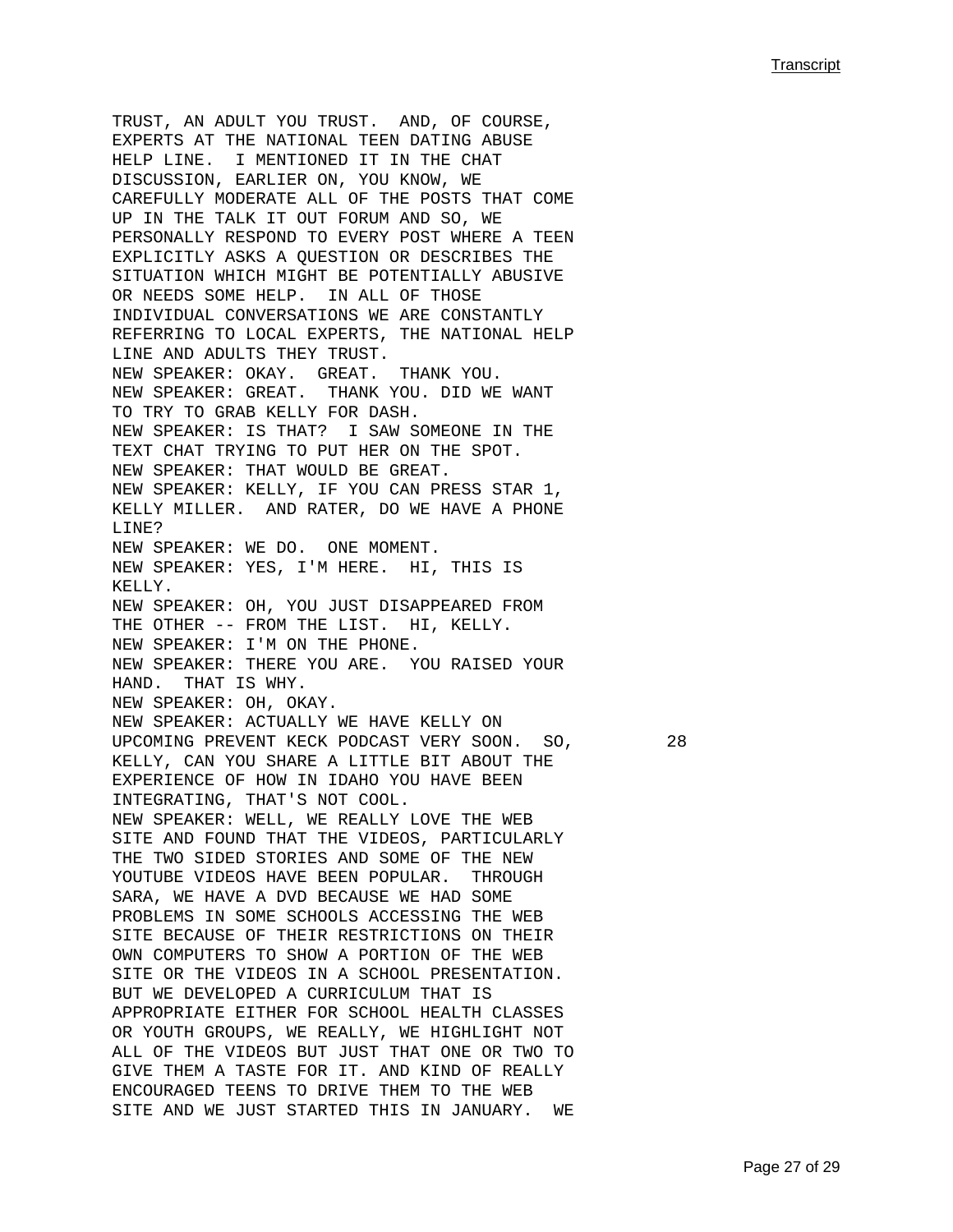HAVE GOTTEN SUPER POSITIVE FEEDBACK FROM TEENS. WE SHOW THEM A LITTLE BIT OF THE WEB SITE. VIDEOS, THAT IS ENOUGH TO DRIVE THEM THERE. NEW SPEAKER: GREAT. I'M PUTTING YOUR CONTACT INFORMATION, BECAUSE A LOT OF PEOPLE WERE ASKING. I'M PUTTING IT RIGHT BACK IN. YOU ARE THE IDAHO DOMESTIC VIOLENCE SEXUAL ASSAULT COALITION. NEW SPEAKER: YES. THE OTHER PIECE TOO WE ARE GOING THROUGH A REPRINTING OF TEENS AN RESPONSIBLE USES OF CELL PHONES AND THE LANGUAGES WRITTEN BY TEENS TREEING TO PROMOTE HEALTHY DIGITAL USE OF CELL PHONES. WE ARE ADDING THAT'S NOT COOL TO A RESOURCE OF THAT. THAT IS SOMETHING WE DISTRIBUTE TO SCHOOLS AND BACK TO SCHOOL AND TEENS HAVE FOUND THOSE POPULAR, COLORFUL AND AGAIN, TRYING TO DRIVE TEENS TO THE WEB SITE. NEW SPEAKER: IF WE WANT, WE COULD, IF YOU ARE ABLE TO, WE COULD POST THAT ON THE PREVENT CONNECT WEB SITE. FOR THIS WEB CONFERENCE SO PEOPLE CAN. NEW SPEAKER: SURE. I CAN SEND. NEW SPEAKER: PDF OF THAT. NEW SPEAKER: THAT WILL BE GREAT. ANOTHER PLACE THAT WILL BE AVAILABLE. SOMETHING YOU WANT TO ADD, BRIAN? IS THAT YOU? NEW SPEAKER: NO, WE ARE GREAT. NEW SPEAKER: NO. NEW SPEAKER: I THINK WE ARE. THANK YOU SO 29 MUCH, KELLY. NEW SPEAKER: WE WOULD END JUST WITH GOING BACK REAL QUICKLY TO THAT CONTEST SLIDE. AND JUST ENCOURAGE EVERYONE IF YOU CAN REACH OUT TO YOUR YOUTH NETWORK AND REALLY ENCOURAGE KIDS TO PARTICIPATE. THAT WOULD BE REALLY FANTASTIC. WE SAY THAT AS A REALLY ONE OF THE FIRST ACTIONABLE THINGS THAT WE CAN ALL DO IN THE SPIRIT OF, THAT'S NOT COOL. NEW SPEAKER: WELL, I WOULD LIKE TO THANK ALL OF YOU FOR BEING ABLE TO JOIN US TODAY. AND, WE WILL HAVE THIS WEB CONFERENCE RECORDING OF THE WEB CONFERENCE, WE WILL ALSO HAVE SLIDES AND RESOURCES ON THE PREVENT CONNECT WEB SITE AND SOME OF THE TEXT CHAT ALSO. SO I WOULD LIKE TO THANK ANNE HAMILTON FROM THE OFFICE OF VIOLENCE AGAINST WOMEN FOR JOINING US TODAY. BRIAN O'CONNOR. AUDREY, BELINDA AND FAMILY VIOLENCE PREVENTION FUND OR CONSULTANT OF FAMILY VIOLENCE PREVENTION FUND. AND THANK ALL OF YOU FOR JOINING US. ALL OF YOU